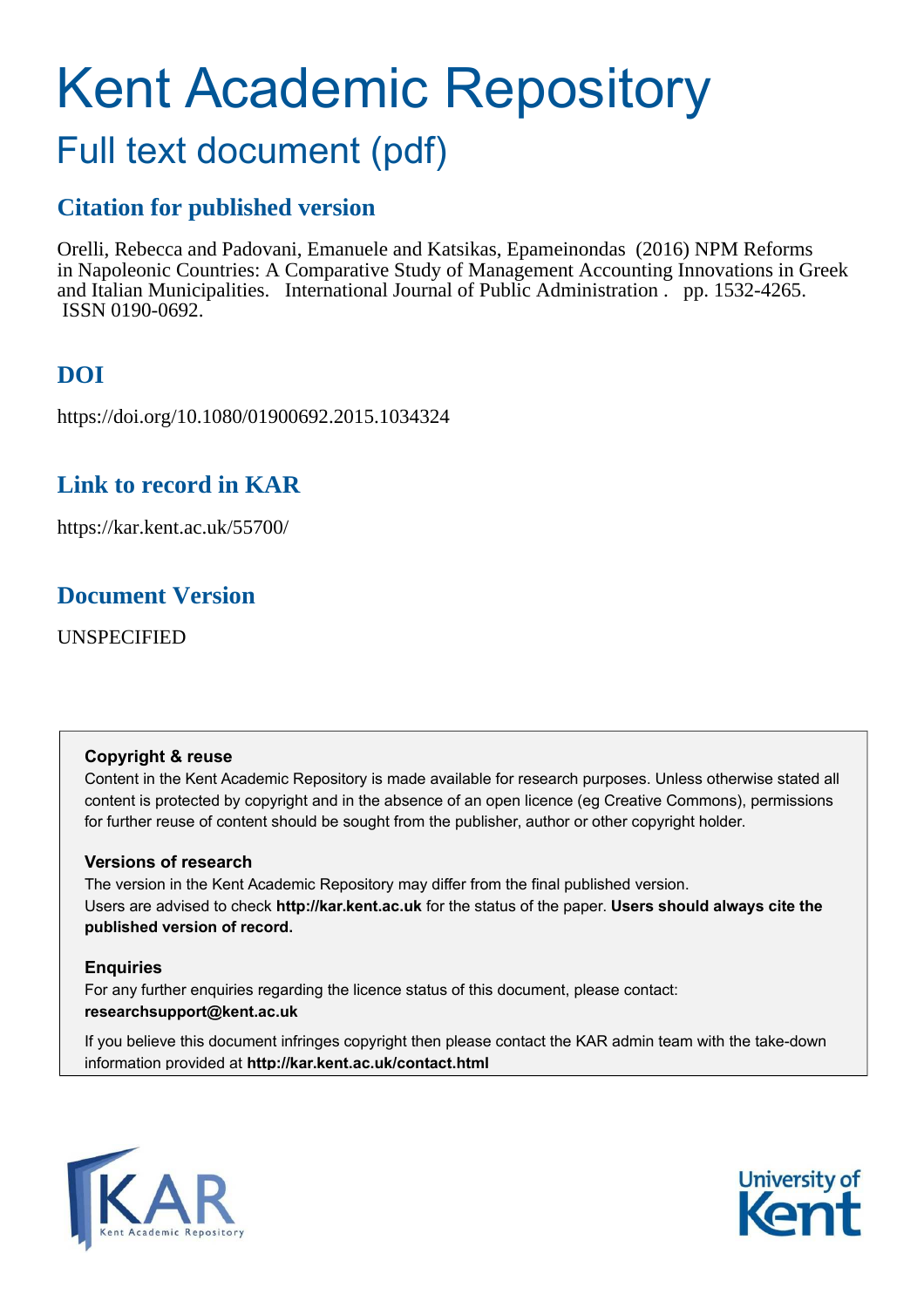



**International Journal of Public Administration**

**ISSN: 0190-0692 (Print) 1532-4265 (Online) Journal homepage:<http://www.tandfonline.com/loi/lpad20>**

# <span id="page-1-0"></span>**NPM Reforms in Napoleonic Countries: A Comparative Study of Management Accounting Innovations in Greek and Italian Municipalities**

**Rebecca L. Orelli, Emanuele Padovani & Epameinondas Katsikas**

**To cite this article:** Rebecca L. Orelli, Emanuele Padovani & Epameinondas Katsikas (2016): NPM Reforms in Napoleonic Countries: A Comparative Study of Management Accounting Innovations in Greek and Italian Municipalities, International Journal of Public Administration, DOI: [10.1080/01900692.2015.1034324](http://www.tandfonline.com/action/showCitFormats?doi=10.1080/01900692.2015.1034324)

**To link to this article:** <http://dx.doi.org/10.1080/01900692.2015.1034324>



Published online: 14 Jan 2016.

|--|

[Submit your article to this journal](http://www.tandfonline.com/action/authorSubmission?journalCode=lpad20&page=instructions)  $\mathbb{Z}$ 

**III** Article views: 23



 $\overrightarrow{Q}$  [View related articles](http://www.tandfonline.com/doi/mlt/10.1080/01900692.2015.1034324)  $\overrightarrow{C}$ 



[View Crossmark data](http://crossmark.crossref.org/dialog/?doi=10.1080/01900692.2015.1034324&domain=pdf&date_stamp=2016-01-14)<sup>で</sup>

Full Terms & Conditions of access and use can be found at <http://www.tandfonline.com/action/journalInformation?journalCode=lpad20>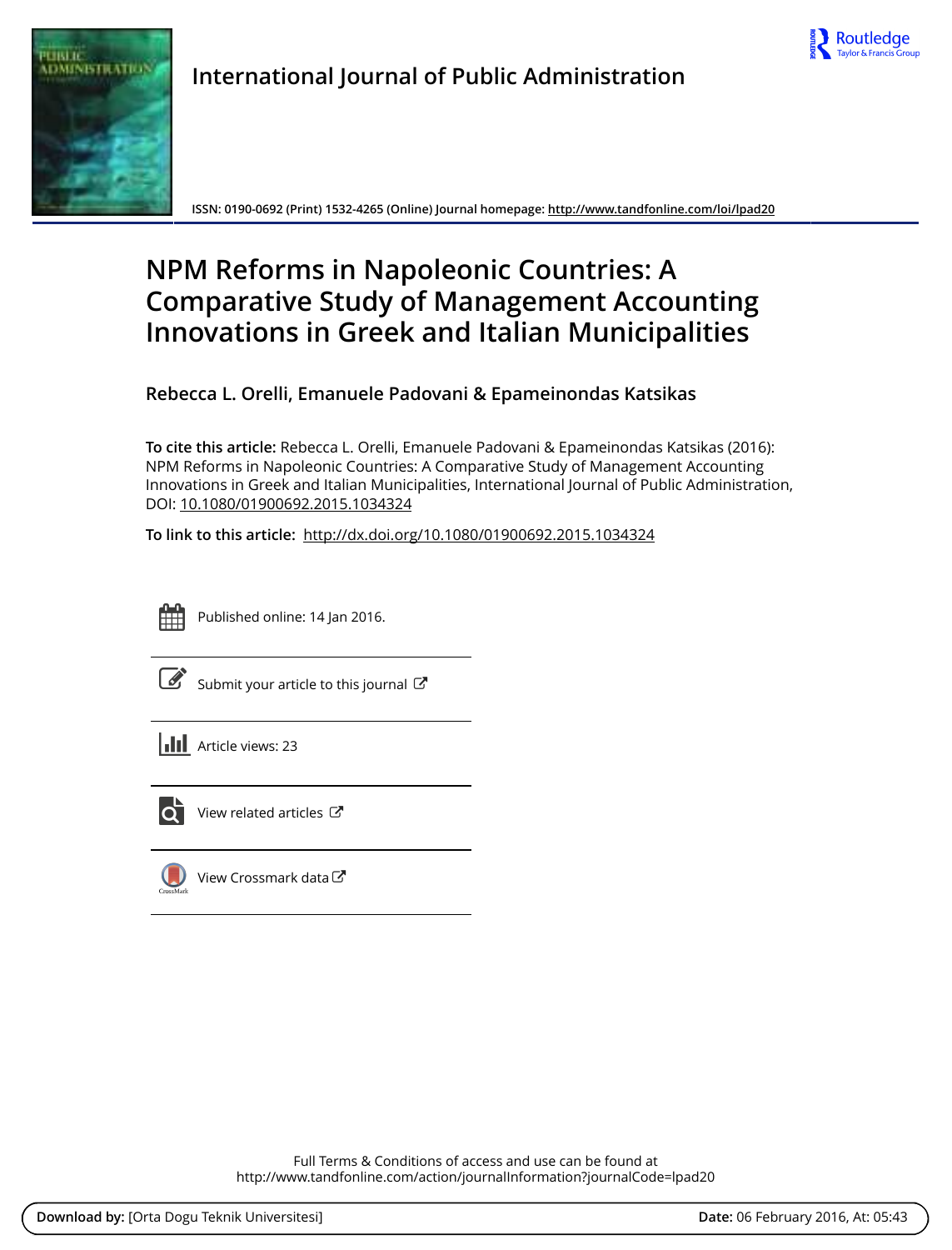#### CASE STUDY

# NPM Reforms in Napoleonic Countries: A Comparative Study of Management Accounting Innovations in Greek and Italian Municipalities

Rebecc[a](#page-1-0) L. Orelli<sup>a</sup>, Emanuele Padovani<sup>a</sup>, and Epameinondas Katsikas<sup>[b](#page-1-0)</sup>

aDepartment of Management, University of Bologna, Bologna, Italy; <sup>b</sup>Kent Business School, University of Kent, Canterbury, UK

#### ABSTRACT

This is a comparative study of the rationale and effects of management accounting innovations in Greek and Italian municipalities, as part of the NPM reform in the public sector. This article aims to understand the extent of adoption of accounting innovations in Greek and Italian municipalities, and the factors affecting the specific techniques in use. The study reports on a survey based on medium-sized and large Italian and Greek municipalities, targeted at public municipalities' accountants, the users of accounting techniques. The study identifies the intended purposes of NPM reform and, particularly, management accounting innovations, analyzes a set of factors that affect the implementation of management accounting technologies, and discusses determinants and features of such innovation on a comparative perspective.

#### **KEYWORDS**

Greece; italy; management accounting; new public management; reforms

#### Introduction

Over the last two decades, in many countries reforms to the public sector have been deployed. Such reforms have given accounting a central role (Hood, [2000,](#page-11-0) [2005](#page-11-1)), and many of them show a number of features often summarized under the concept of New Public Management (NPM) (Hood, [1991;](#page-11-2) Osborne & Gaebler, [1992](#page-12-0)) or New Public Financial Management (NPFM) to highlight the importance of the financial dimension (Olson, Guthrie, & Humphrey, [1998](#page-11-3)). An accounting dimension is regularly included in public sector reforms (Peters, [1997;](#page-12-1) Pollitt & Bouckaert, [2004\)](#page-12-2), and that is the reason why a significant volume of research has been conducted in the field of public sector accounting, widely discussed and described for many countries (Carlin, [2005;](#page-10-0) Chia & Koh, [2007;](#page-10-1) Jackson & Lapsley, [2003](#page-11-4); OECD, [1997;](#page-11-5) Pallot, [1999;](#page-12-3) Van Helden & Jansen, [2003](#page-12-4)).

In each of the countries where NPM was introduced, a different policy was followed to obtain an efficient and effective organization using private sector-style management instruments (Hood, [1991;](#page-11-2) Olson et al. [2001](#page-12-5)). Management accounting innovations were often a first phase of reforming governments, followed by the reform of governmental management, organization, and other segments of public administration. On the other hand, it is possible that management accounting reforms were introduced without a strict NPM perspective in mind (Lüder & Jones, [2003](#page-11-6), p. 21); nevertheless, the management accounting reform is an important condition for the success of NPM reforms, as it can be seen as a key ingredient in managerial decision-making process (Pettersen, [2001](#page-12-6), p. 526).

A considerable number of studies have explored the role of management accounting (see for all Ittner & Larcker, [2002](#page-11-7); Malmi & Granlund, [2009](#page-11-8)) and its impact on public sector change (Lapsley, Brown, Jackson, Oldfield, & Pong, [2003](#page-11-9)) and modernization (Hood, Baldwin, & Scott, [1998;](#page-11-10) Peters & Pierre, [2001\)](#page-12-7); however, most of them have been focused on pioneers of NPMlike reforms, neglecting the more laggard Napoleonic tradition countries, seen as "slow movers" toward NPM reforms (Peters, [2008\)](#page-12-8). This study aims to fill the gap in the literature, analyzing the local governments of two countries, Italy and Greece, which Hesse and Sharpe [\(1991\)](#page-10-2) recognize as being part of the same "Franco" group (as opposed to the "North," or "Middle European," and the "Anglo" groups), as well as France, Spain, and Belgium. Particularly, the focus of the study is on municipal governments, which are considered as the closest level of government to the citizens and receive a growing attention in terms of comparative studies (Padovani & Scorsone, [2009](#page-12-9)). Local governments in Greece and Italy have started to adopt the accrual basis accounting system in parallel with the cash basis accounting system. This coexistence is very interesting as the cash basis system is compared to the accrual basis system that is in the process of institutionalization. As a

CONTACT Rebecca L. Orelli **Contact and Contact Contact Department** of Management, University of Bologna, Bologna, Italy. © 2016 Taylor & Francis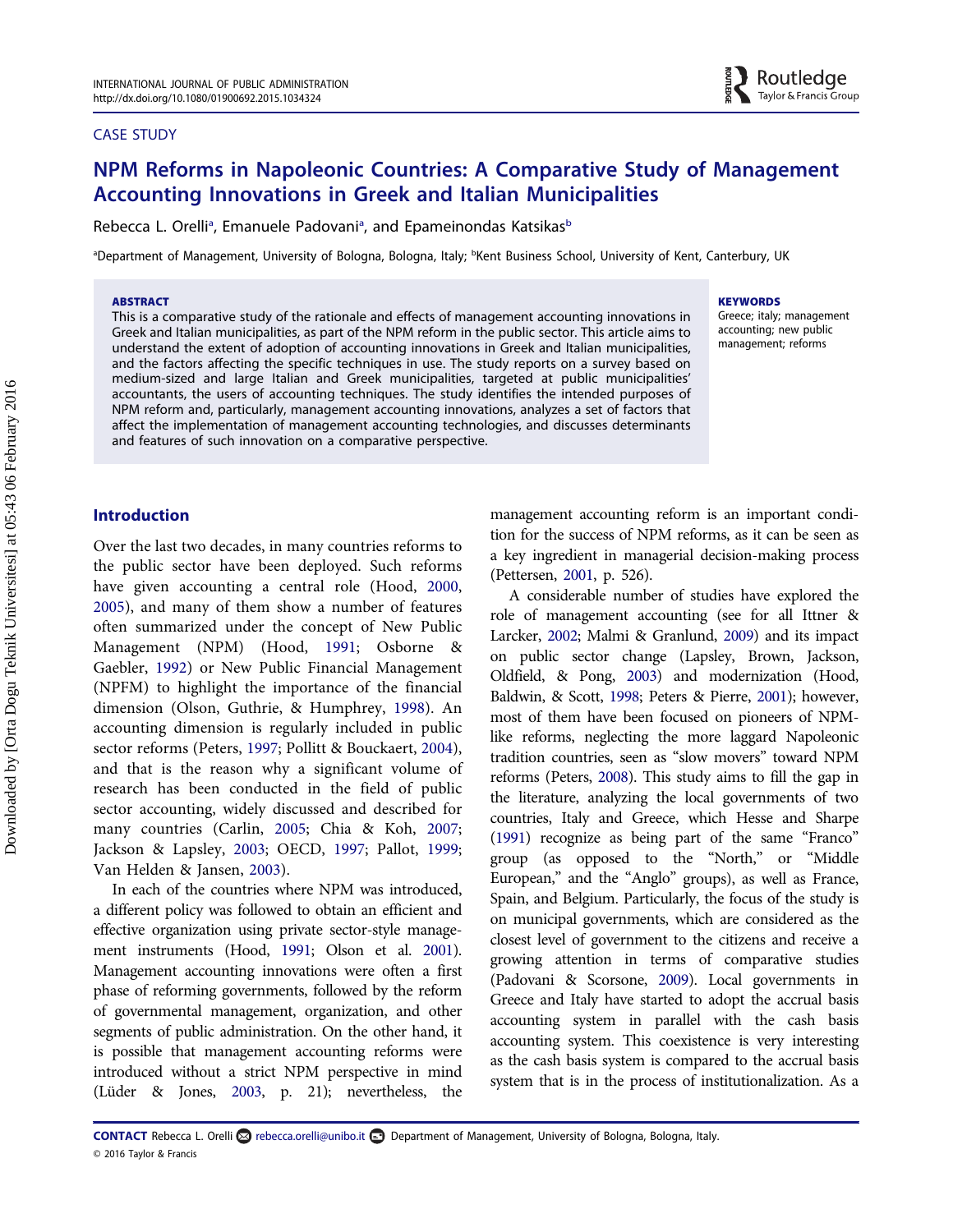result and in alignment with Pina, Torres, and Yetano [\(2009\)](#page-12-10) the anticipated facilitation of the publication of financial statements will coincide with the existing traditional budgetary systems.

With these premises, the article undertakes a comparative study of the rationale and effects of management accounting innovations in Greek and Italian municipalities. It identifies the intended purposes of management accounting innovation, as part of the NPM movement of reform, analyzes a set of factors affecting the implementation of management accounting technologies, and discusses determinants and features of such innovation on a comparative perspective. This is done considering the politico-administrative context, the design of the accounting reform package, and the building over time of management accounting capacities at the level of individual Italian and Greek municipalities.

The article is structured in six sections. In the next one, the existing literature on innovation and management accounting innovations is reviewed and the research hypotheses are being specified. The third section provides a background of the NPM reforms path in Greece and Italy, with particular reference to municipalities. The fourth section describes the research methods, while results are presented and discussed in the fifth section. The final section draws some conclusions and discusses further implications for policymakers and researchers.

### Innovation and management accounting innovations in the public sector

An innovation can be described as the successful introduction of ideas that can be considered new into a given social system (among others, Bradford & Kent, [1977](#page-10-3)). According to this definition, old ideas allied to new settings or even old ideas being introduced into the same setting at a later point in time may be seen as innovations. Rogers ([1995\)](#page-12-11) argues that the different characteristics of innovations help explain their different rate of adoption. Furthermore, according to Rogers ([1995\)](#page-12-11), an innovation may be defined as a new idea or practice by an individual, organizational, or any other adopter. The innovation process involves the development and implementation of new ideas and as such it has been described by Van De Ven ([1986\)](#page-12-12) in the same manner with the addition that it occurs between individuals in an institutional context. The fact that it occurs in an institutional context implies that individuals engage into transactions, which in fact promote communication. In the current research, the process of innovation refers to the adoption of management accounting techniques. Furthermore, in the current research we will follow the definition of the innovation process as provided by Horngren, Foster and Datar ([2000,](#page-11-11) pp. 2–3), who define innovating as: "Measures and reports financial and nonfinancial information that helps managers make decisions to fulfill the goals of an organization. It focuses on internal reporting." By integrating the definitions provided above we can derive to a new modified and comprehensive definition of management accounting innovations as being a new idea that is adopted by an organization and assists in the design of financial information systems and in decision making. Innovations can be distinguished by numerous characteristics such as administrative and technical, radical and incremental. Dunk [\(1989](#page-10-4)), Foster and Ward [\(1994](#page-10-5)), and Shields ([1995](#page-12-13)) have argued that management accounting innovations are to a great extent assumed to be radical and administrative ones. Many management accounting innovations incorporate new elements of technical and/or administrative nature and consequently their implementation leads to numerous related innovations (Van De Ven, [1986](#page-12-12), [1993](#page-12-14)) and also to the purchase of particular software and the establishment of new functions (technical and administrative).

According to Pollitt ([2002a](#page-12-15), p. 280 and [2002b,](#page-12-16) p. 278), the adoption of NPM innovations can be distinguished in four different stages: disclosure, in the sense of conceptual agenda for NPM; decisions, to be taken by public sector organizations; practices, the ways in which technical NPM innovations are used by public sector organizations, including contextual and organizational factors that may influence the use of new techniques in practice; and impacts of changes in public administrations, such as resource savings, process improving, efficiency gains, improvements in terms of quality, and effectiveness. It has also been argued by Pollitt ([2000](#page-12-17)) that it is due to discourse that Western countries have shown evidence of NPM convergence without providing an equal amount of evidence with regard to impacts and practices that derive from it. Furthermore, he suggests that the relevant literature is inclined more toward the stages of disclosure and decision making rather than the stages of practices and impacts.

To fill this gap, we focus our attention on the practice stage and, particularly, on the features for the implementation of management accounting innovations. Within the public sector, management accounting innovations have to be considered with regard to their connections with financial accounting choices. In fact, under the latter point of view, the adoption of accruals accounting in public entities is often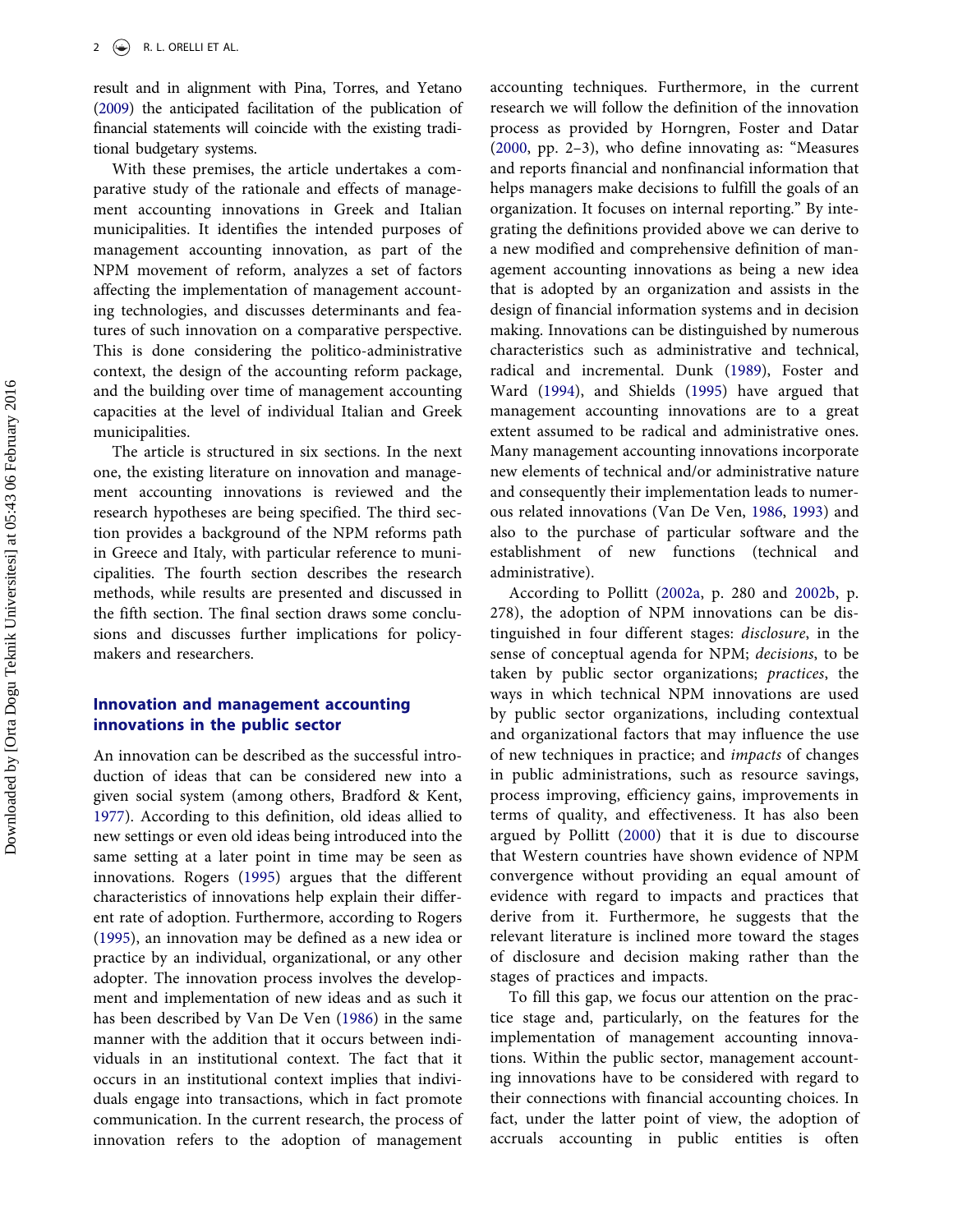considered one of the most important innovations in NPM disclosure (Hood, [1995;](#page-11-12) Guthrie, [1998](#page-10-6); Olson et al., [1998\)](#page-11-3).

Management accounting change has been constantly debated in the recent two decades when attempting to strengthen the accountability and the efficient use of resources in organizations of the public sector. According to Burns and Scapens [\(2000](#page-10-7)), the key theme in this debate has been management accounting change and more specifically the examination of whether management accounting has or has not or should be subject to change. Consequently, the practice of management accounting change has attracted an increasing number of empirical researches, which has covered various countries and business sectors together with the application of numerous research methods and perspectives (Burns & Vaivio, [2001\)](#page-10-8). The number of studies that are dedicated to the accounting reforms that take place in the public sector is constantly growing (Arnaboldi & Lapsey, [2009](#page-10-9); Burns & Scapens, [2000;](#page-10-7) Clarke & Lapsley, [2004;](#page-10-10) Hoque & Moll, [2001](#page-11-13); Lüder & Jones, [2003;](#page-11-6) Monsen, [2002;](#page-11-14) Pettersen, [2001\)](#page-12-6) and they explore management accounting in terms of its role and impact on the reforms of the public sector. There are numerous factors that have encouraged the modernization of management accounting, but additional evidence is still required about how management accounting has been modified and applied in new systems of accounting in the public sector. This lack of additional evidence has given rise to criticism on NPM from academics who state that "there is little evidence that the application of reform strategies based on New Pubic Management actually leads to the desired results" (Christensen & Laegreid, [1999,](#page-10-11) p. 1).

The gains to be derived from the application of the accrual systems of accounting in public sector organizations have also been subjected to criticism (Barton, [1999;](#page-10-12) Guthrie, [1998](#page-10-6); Hoque & Moll, [2001](#page-11-13); Hyvönen & Järvinen, 2006; Lapsley, [1998,](#page-11-15) [1999](#page-11-16); Mellet, [1997;](#page-11-17) Monsen, [2002;](#page-11-14) Olson, Guthrie, & Humphrey, 1998). In addition, the benefits deriving from the implementation of accrual basis accounting as compared to cash basis accounting have been investigated by Mellet [\(1997](#page-11-17)) and Barton [\(1999](#page-10-12)). Hyvönen & Järvinen (2006) have argued that the culture developed during the era of cash basis accounting is not completely abandoned when the accrual basis system is implemented. In many countries, reforms of financial accounting nature dictated the adoption and implementation of the accrual basis system at the expense of the cash basis one (Christiaens & Rommel, [2008](#page-10-13); Christiaens & Van Peteghem, 2007; Christiaens, [2001](#page-10-14); Hoque & Moll, [2001;](#page-11-13) Richardson & Cullen, [2000;](#page-12-18) Venieris & Cohen, [2004\)](#page-12-19).

Being a very important management accounting innovation, accrual basis accounting has been viewed as a key innovation in the process of pursuing various NPM principles (Lapsley, [1998;](#page-11-15) Likierman, [2000;](#page-11-18) Lye, Perera, & Rahman, [2005\)](#page-11-19). It has been evidenced in many studies that accrual accounting elements have actually been adopted by a considerable number of countries and that they are also considering and willing to implement additional ones mainly in the short-term future (Jones, [2000;](#page-11-20) Lüder, [2000;](#page-11-21) Paulsson, [2006](#page-12-20)).

The accrual information system usually provides useful accounting information for these tools and techniques (Venieris & Cohen, [2004](#page-12-19)). It helps improve the quality and consistency of the information provided to decision makers, and holds managers accountable for the cost of resources and match with the results obtained (Anthony, [2000\)](#page-10-15). According to Pollitt and Bouckaert [\(2004](#page-12-2), p. 71), financial accounting innovations follow these steps: in the beginning there is a traditional cash-based accounting system, then a shift to a double-entry bookkeeping, sometimes with elements of cost analysis, then modified cash or modified accrual-basis, and finally the full accruals accounting (with a focus on providing performance-related information).

The adoption of management accounting innovations implies behavioral change in response to reforms (Lapsley & Pallot, [2000](#page-11-22)), and reflects the flexibility of the entity and its members to apply administrative tools. Consequently, the success of the adoption can be seen as a perception of a reduced uncertainty and of the achievement of the desired outcome of a managerial reform (Chia & Koh, [2007\)](#page-10-1). Studies report a positive association between user involvement in the design of accounting information systems and the success of innovation (Kaplan, 1988; Birnberg & Snodrass, 1988). Consequently, a high level of organizational innovation is expected to be associated with both a high degree of adoption and success of management accounting techniques. Within the public sector, various management accounting innovations can be identified and adopted to optimize both decision making and resource management. Jackson and Lapsley ([2003](#page-11-4)) looked at management accounting innovations in the Scottish public sector, including costing, budgeting, and performance measurement tools, and illustrated that the majority of the innovations are taking place in the area of performance measurement. Their study illustrated that over half of local authorities were not using any of the budgeting techniques and the area of costing showed the least action in terms of the implementation of new technologies. Furthermore, Lapsley and Wright [\(2004\)](#page-11-23) investigated the process through which these ideas and management accounting innovations travel and become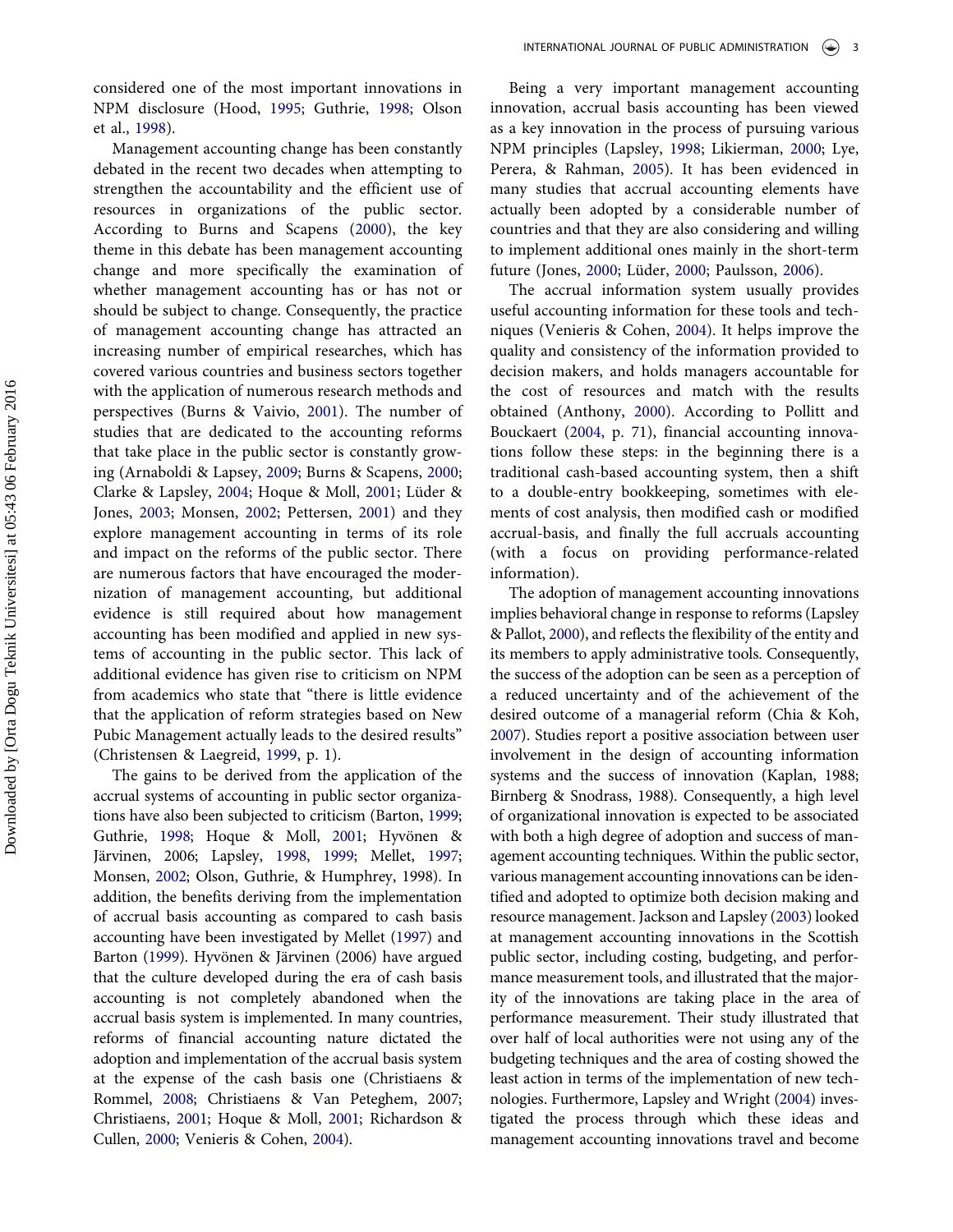successful, starting from the previous findings from Jackson and Lapsley [\(2003](#page-11-4)). They demonstrated that the techniques in use in Scottish local authorities are activated mainly by legislation and in response to external demands. The current research aims to extend these results via focusing on the processes behind diffusion. Thus, hypothesis 1 shown below summarizes the implications of this discussion.

Hypothesis 1: The more advanced the accounting systems employed, the higher the adoption of management accounting tools.

Management accounting innovations require the implementation of new technologies. Miller and Rose ([1990\)](#page-11-24) highlighted that programs of government do not work by themselves, but require "technologies' if they are to be made operable. Technologies are devices for intervening (Hacking, [1983](#page-10-16)), and they include notation, computation, and calculation, procedures of examination and assessment, etc. In the public sector, Information and Communication Technology (ICT) application has the aim of reducing costs and improving the communication between different services (OECD, [2001\)](#page-11-25). There is increasing evidence in the literature of benefits obtained from ICT application in the adoption of accrual accounting systems and management accounting techniques (see for all Garson, [2005](#page-10-17)).

The evidence provided by the various academic studies on the influence of IT on management accounting innovations is mixed. Shields [\(1995](#page-12-13)) found that there is no association between IT and the implementation of a specific technique of management accounting (namely activity-based costing), while Anderson and Young ([1999\)](#page-9-0) found that the existing IT system's quality relates in a negative manner to the evaluation of the success of that technique by the management. Krumwiede ([1998\)](#page-11-26) reported on the positive association between an existing IT system and the decision made by an organization to adopt activity-based costing at more advanced stages. Surveys performed in the private sector have shown that IT problems (i.e. reliability of data, proper timing, and cost effectiveness) constitute the main obstacle to the implementation success of innovations relative to performance measurement. In a survey, Perrin ([1996\)](#page-12-21) found that the implementation of another technique of management accounting, namely balanced scorecard, from the user perspective is affected at a rate of 44% by the lack of developed IT systems. Similar types of results are reported in other small-scale field studies performed in the public sector in the United States (General Accounting Office, [1997a\)](#page-10-18). Thus, it is suggested by the studies described above that the problems of IT systems in public sector organizations are coupled with issues relative to accuracy and quality of the data that is collected by other organizations (i.e. governmental organizations).

Numerous factors (e.g. the ability of IT systems to provide the data required and the extent to which organizations can define and develop appropriate measures, and organizational issues) have been identified by existing studies on management accounting innovation, change in information systems as well as public sector reform, and are anticipated to influence the implementation of performance measurement techniques (Shields & Young, [1989\)](#page-12-22). The review of the literature on IT implementation (Kwon & Zmud, [1987](#page-11-27)) shows that some of the key factors that influence the implementation are technological issues concerning the compatibility between the existing and the new IT systems, upon which management accounting techniques are based. Based on this literature, researchers in the area of accounting argue that the success of management accounting innovations is directly associated with and constitutes a function of the capabilities of the IT system employed. In a study by Krumwiede ([1998\)](#page-11-26), it is suggested that organizations with IT systems of higher quality are able to facilitate the implementation of new systems of measurement. On the other hand, a negative relation may result in the case managers being reluctant to invest resources for the implementation of a new system claiming their satisfaction with the current system. (Kravchuk and Schank, [1996](#page-11-28)). As a consequence, the issues analyzed in the above discussion prompt our second hypothesis:

Hypothesis 2: The stronger the ICT support, the higher the adoption of management accounting tools.

Consequently, a high level of ICT technologies is expected to be associated with the successful implementation of accounting reforms, in terms of both management accounting techniques and the accounting system employed.

### NPM reforms in Greek and Italian local governments

Other than belonging to the "Franco" group, Italy and Greece are among those countries that, broadly speaking, follow what may be called the Napoleonic or fused hierarchy system of central–local relation (as well as Belgium, Portugal, Luxembourg, and Spain) (Hesse & Sharpe, [1991\)](#page-10-2). The Napoleonic administrative tradition has been characterized as having an initial suspicion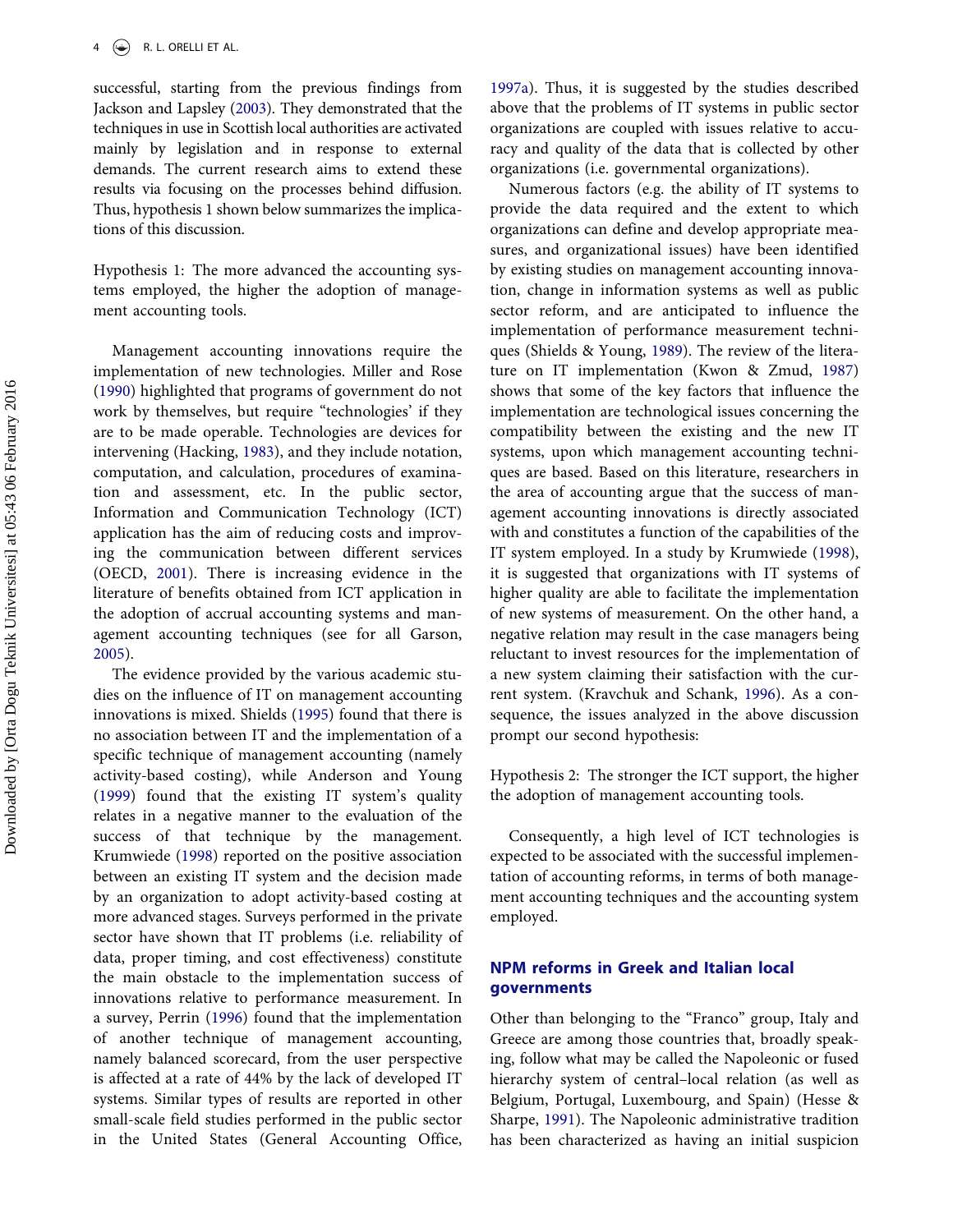<span id="page-6-0"></span>toward managerial reforms because of its strong legalcode orientation and its traditional state bureaucracies (among others, see Dunleavy & Hood, [1994;](#page-10-19) Guthrie, Humphrey, Jones, & Olson, [2005;](#page-10-20) Peters, [1997,](#page-12-1) [2008;](#page-12-8) Pollitt & Bouckaert, [2004](#page-12-2)).

The modern bureaucracies of Greece and Italy have developed along the lines of the Napoleonic tradition, but they have also differed from this tradition (Gunther, Diamandouros, & Sotiropoulos, [2006,](#page-10-21) p. 197; Ongaro & Valotti, [2008](#page-12-23); Spanou, [2008](#page-12-24)). The larger Italian public sector had become important for the economy much earlier than the corresponding sector of Greece. Moreover, in the early 1970s Italy initiated its administrative decentralization, with the creation of 20 regional authorities. This process of decentralization clearly distinguishes Italy from the timid attempt of the Greece state to decentralize. The decentralization process has been accompanied by local concerns from the provinces and regions that they are being delegated new tasks from the center without adequate resources to carry them out (Pollitt & Bouckaert, [2004](#page-12-2), p. 68). Even if Italy is in many respects a very advanced West European economy and polity, nonetheless its state bureaucracy remains Napoleonic, as well as Greece (Gunther et al., [2006,](#page-10-21) p. 229).

Italian and Greek governments have been aligned with the NPM's calls for change in the public sector (Guthrie, [1998;](#page-10-6) Hoque & Moll, [2001\)](#page-11-13). Studies show that cases of best practices implementation of accounting reforms do exist both in Italy and in Greece (Anessi-Pessina, Nasi, & Steccolini, [2008](#page-10-22); Caccia & Steccolini, [2005](#page-10-23); Cohen, [2008](#page-10-24); Venieris & Cohen, [2004\)](#page-12-19). Most of those studies concerning Napoleonic tradition countries show contrasting situations from best practices at an international level, usually through voluntary initiatives, to non-reform implementers.

Contrasting the last 20 years of reforms in Italian and Greek municipalities, three similar phases can be identified. The first phase concerns the introduction of NPM principles and management accounting techniques and took the last decade of 20th century; the second was characterized by a reinforcement of the NPM principles, even though ICT tools, and took almost the first decade of the new century (until 2008); and the third, which begun in 2009, has as its main issue the performance management assessment.

In the following [Table 1,](#page-6-0) we summarize public sector reforms in Greece and Italy, showing similarities in the extent to which Napoleonic tradition has influenced determinants and features of municipalities autonomy and the design of the management accounting techniques.

#### Methodology

This is a comparative study focusing on Italian and Greek municipalities. The study was conducted in 2011 and 2012 using a questionnaire survey targeted at public municipality accountants, who represent the users of management accounting technologies.

The study design was modeled after the survey of Jackson and Lapsley [\(2003](#page-11-4)), who included nine management accounting techniques in the survey instrument, namely functional analysis, key performance indicators, balanced scorecard, zero-based budgeting, resource management, activity-based management, target costing, activity-based costing, and strategic cost management. Specifically, the questionnaire was divided into two sections that were respectively aimed at investigating the actual configuration of management accounting techniques used by municipalities and analyzing the conditions in which management accounting technologies are adopted in terms of accounting systems and ICT tools of the municipalities. In order to avoid misunderstandings concerning the nine accounting techniques questioned, an explanation of each of them was given to respondents.

Prior studies suggested that size is an important factor in the design of certain characteristics of management accounting systems in organizations. Size reflects organizational complexity in terms of magnitude and scope of information, which must be handled by the organization in its ongoing activity. The greater an organization is, the more it handles and provides information, which leads to the adoption of more sophisticated management control tools (Anessi-Pessina et al., [2008;](#page-10-22) Child & Mansfield, [1972;](#page-10-25) Van Dooren, [2005](#page-12-25)). In both countries analyzed, we decided to select all the medium and large municipalities, with more than 40.000 inhabitants, according to the 2001 Census (National Statistical Service of Italy, [2006;](#page-11-29) General Secretariat of the National Statistical Service of Greece, 2003). Metropolitan municipalities had been excluded from the survey, for their differences in terms of services offered to citizens, which make them not comparable. In the end, a number of municipalities representing the 20% of population in each country were included in the survey, n. 168 Italian municipalities and n. 46 Greek ones. An effective response rate of 82.7% for Italy and 84.8% for Greece was achieved.

In order to test our hypothesis, we considered the nine management accounting techniques as dependent variables, and the ICT advancements and accounting systems as the explanatory ones. More specifically, we developed an index for management accounting tools, as a single dependent variable, and then used ICT advancement and accounting systems as independent variables. This type of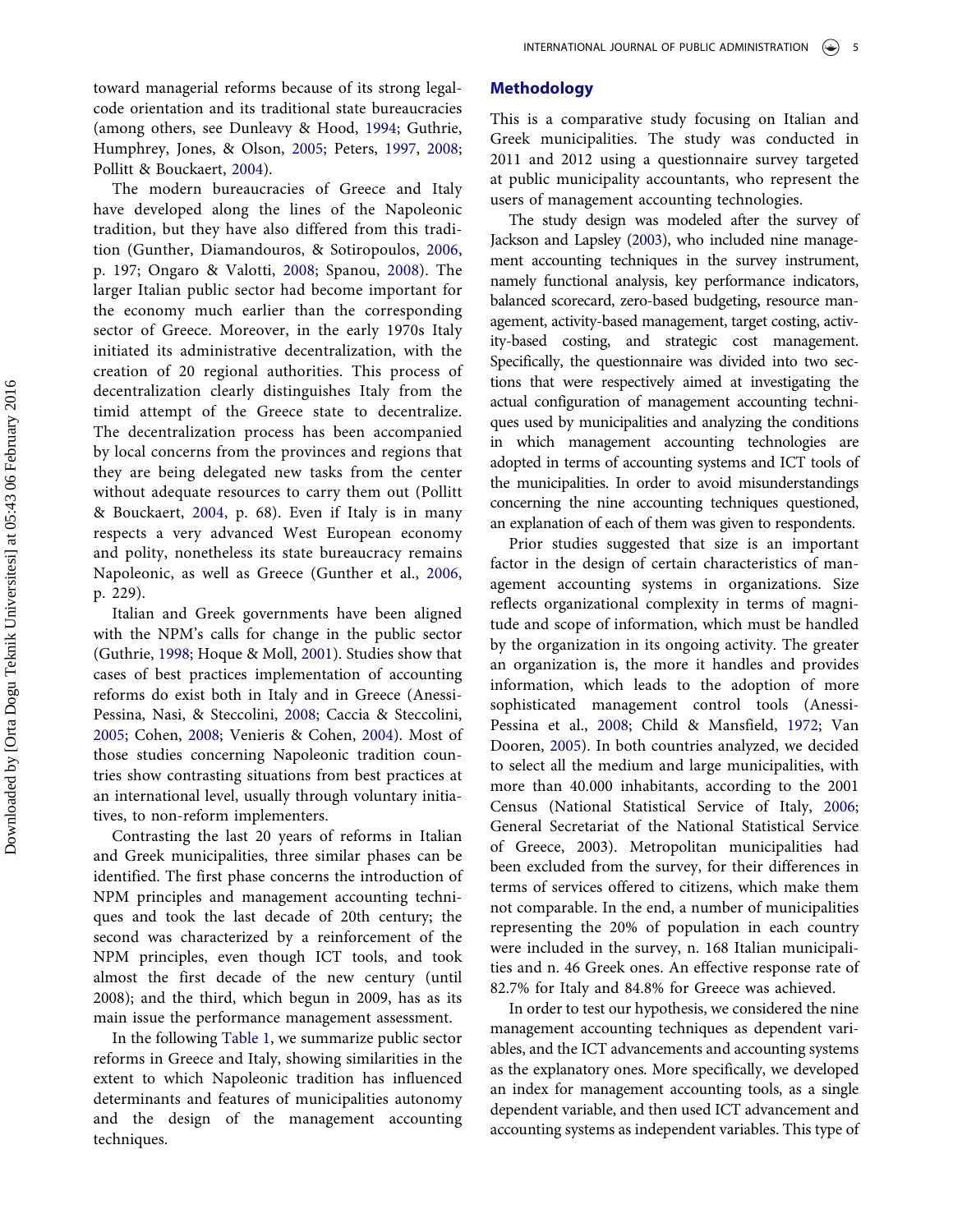#### <span id="page-7-0"></span>Table 1. Reforms in Italian and Greek Municipalities.

| Italy                                                                                                                                                                                                                                                                                                                                                                                                                                                                    |      | Greece                                                                                                                                                                                                                                                                                                                                                       |  |  |  |  |  |  |  |  |
|--------------------------------------------------------------------------------------------------------------------------------------------------------------------------------------------------------------------------------------------------------------------------------------------------------------------------------------------------------------------------------------------------------------------------------------------------------------------------|------|--------------------------------------------------------------------------------------------------------------------------------------------------------------------------------------------------------------------------------------------------------------------------------------------------------------------------------------------------------------|--|--|--|--|--|--|--|--|
| FIRST PHASE-NPM PRINCIPLES (1990-1999)                                                                                                                                                                                                                                                                                                                                                                                                                                   |      |                                                                                                                                                                                                                                                                                                                                                              |  |  |  |  |  |  |  |  |
| Introduction of NPM principles, with emphasis on management<br>accounting tools and performance measurement, and statement of<br>compulsory financial accounting model<br>NPM principles introduction. Division of responsibilities between politicians 1990<br>and managers, managers' responsibility for results, autonomy,<br>accountability, management control system, performance<br>measurement and management, outsourcing, and competition (Law<br>no. 142/90). |      |                                                                                                                                                                                                                                                                                                                                                              |  |  |  |  |  |  |  |  |
| Managerial accounting tools to support NPM principles and<br>management control systems introduction. Restatement of<br>municipalities' financial position in terms of financial accounting, and<br>compulsory adoption of cash accounting with accrual report at year<br>end (Decree no. 77/95).                                                                                                                                                                        | 1995 |                                                                                                                                                                                                                                                                                                                                                              |  |  |  |  |  |  |  |  |
|                                                                                                                                                                                                                                                                                                                                                                                                                                                                          |      | 1997 NPM principles introduction. Restatement of municipalities' financial<br>position in terms of management and financial accounting;<br>decentralization certain services, favors economies of scale in operating<br>costs; transparency in the management of resources; administrative<br>efficiency (Ioannis Kapodistrias Programme, Law no. 2539/1997) |  |  |  |  |  |  |  |  |
| Management control systems are emphasized (Decree no. 286/99)                                                                                                                                                                                                                                                                                                                                                                                                            |      | 1999 Compulsory adoption of the accrual basis of accounting for<br>municipalities (in parallel with cash accounting) (Presidential Decree no.<br>315/99)                                                                                                                                                                                                     |  |  |  |  |  |  |  |  |
| SECOND PHASE-REINFORCEMENT OF NPM PRINCIPLES (2000-2008)                                                                                                                                                                                                                                                                                                                                                                                                                 |      |                                                                                                                                                                                                                                                                                                                                                              |  |  |  |  |  |  |  |  |
| Unification of prior initiative/laws, introduction of ICT tools, settlement<br>of accounting principles                                                                                                                                                                                                                                                                                                                                                                  |      |                                                                                                                                                                                                                                                                                                                                                              |  |  |  |  |  |  |  |  |
| Unified body of laws and decree on general management and<br>accounting of local governments (Decree no. 267/00, Local<br>Governments Act)                                                                                                                                                                                                                                                                                                                               |      | 2000 A governmental strategic approach to innovation and implementation of<br>ICT tools within the public sector (White Paper "Greece in the<br>information society: Strategies and Actions")                                                                                                                                                                |  |  |  |  |  |  |  |  |
| A governmental strategic approach to innovation and implementation of 2001<br>e-government starts                                                                                                                                                                                                                                                                                                                                                                        |      | Unifications of prior initiatives on the quality of public services, adoption<br>of modern management accounting techniques based on cost-benefit<br>analysis, performance measurement of services, employee effectiveness,<br>and other administrative controls in order to increase transparency and<br>efficiency (Program "Politeia")                    |  |  |  |  |  |  |  |  |
| National accounting standards for local governments (Italian Standard<br>Setter for Local Government, 2002-2004), with emphasis on cost<br>effectiveness and performance measurement.                                                                                                                                                                                                                                                                                    | 2002 | 2004 Reinforcement of local government organizational autonomy both<br>financially and managerially (Constitutional Reform)<br>2006 Settlement of financial anomalies and obligations for the entirety of the<br>municipalities (Reform Law no. 3242/2006)                                                                                                   |  |  |  |  |  |  |  |  |
| THIRD PHASE—PERFORMANCE MANAGEMENT ASSESSMENT (2009-ongoing)                                                                                                                                                                                                                                                                                                                                                                                                             |      |                                                                                                                                                                                                                                                                                                                                                              |  |  |  |  |  |  |  |  |
| Establishment of performance measurement methodology and<br>third-party assessment                                                                                                                                                                                                                                                                                                                                                                                       |      |                                                                                                                                                                                                                                                                                                                                                              |  |  |  |  |  |  |  |  |
| Performance management, assessment of individual and organizational<br>performance, benchmarking through a specific national authority<br>(Law no. 15/09 and Decree no. 150/09, "Brunetta Reform")                                                                                                                                                                                                                                                                       |      | 2009 Performance measurement, evaluation and assessment of the<br>municipalities, and the methodology for its implementation (Municipal<br>and Communal Law no. 3463/2009)                                                                                                                                                                                   |  |  |  |  |  |  |  |  |

research has been conducted previously by many authors (e.g. Abernethy & Lillis, [2001](#page-9-1); Cavalluzzo & Ittner, [2004;](#page-10-26) Moynihan & Pandey, [2010](#page-11-30); Van Dooren, [2005;](#page-12-25) Verbeeten, [2008](#page-12-26)). This way of data analysis enables one to test the hypotheses previously identified. The nine management accounting techniques correlation is measured by the Cronbach ([1951\)](#page-10-27) alpha coefficient, which was 0.87 for Greece and 0.88 for Italy. This provides support for summing the nine items relating to the performance measurement.

Lastly, the research is based on a cross-country comparison within the Italian and Greek public sectors; therefore any generalizing of the conclusions beyond this context should be undertaken with care. Nevertheless, it provides an analysis of the accounting practices and the reform process enabling their adoption, which represents a contribution to understand management accounting changes in municipalities.

### Results and discussion

Starting from the degree of adoption of management accounting techniques, [Table 2](#page-7-0) provides a summary of the adoption rate for each technique in both Greek and Italian municipalities surveyed.

The adoption value shows that most of the techniques are taking place in the area of performance measurement in both countries. Notably, within this area, the adoption of key performance indicators is in use by 82.0% of Italian municipalities and by 56.4% of the Greek ones. Among the other performance measurement techniques, Italy and Greece present a common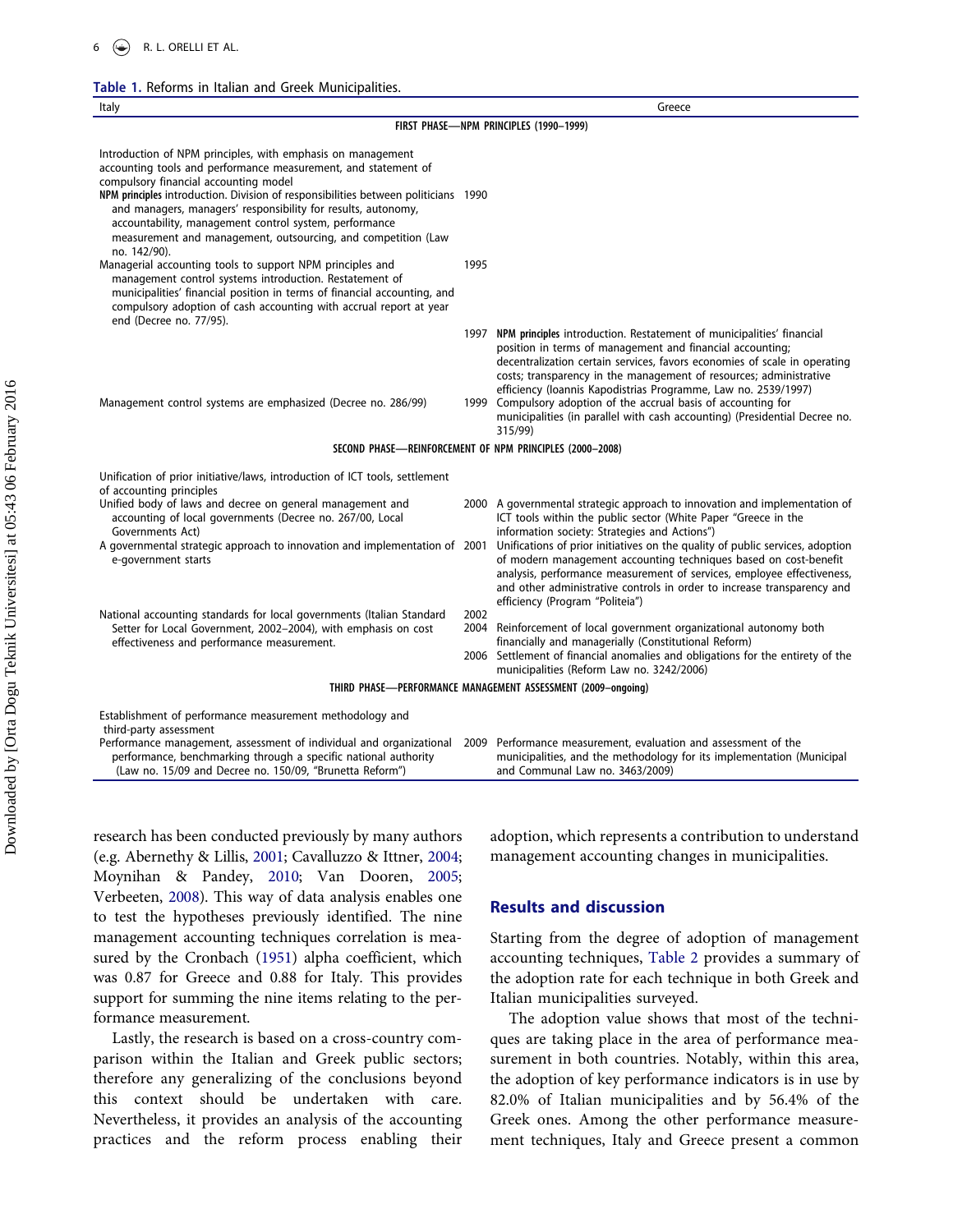<span id="page-8-0"></span>Table 2. Adoption of Management Accounting Techniques in Italian and Greek Municipalities.

|                             |                            |       | Level of Adoption of<br><b>MA Techniques</b> |        |      |  |
|-----------------------------|----------------------------|-------|----------------------------------------------|--------|------|--|
|                             |                            | Italy |                                              | Greece |      |  |
| Area                        | Technique                  | Total | $\%$                                         | Total  | %    |  |
| Performance<br>Measurement  | <b>Functional analysis</b> | 73    | 52.5                                         | 16     | 41.0 |  |
|                             | <b>KPIs</b>                | 114   | 82.0                                         | 22     | 56.4 |  |
|                             | <b>BSC</b>                 | 14    | 10.1                                         | 1      | 2.6  |  |
| <b>Budgeting Techniques</b> | ZBB                        | 72    | 51.8                                         | 20     | 51.3 |  |
|                             | Resource management        | 24    | 17.3                                         | 3      | 7.7  |  |
|                             | ABM                        | 31    | 22.3                                         | 6      | 15.4 |  |
| <b>Costing Techniques</b>   | Target costing             | 70    | 50.4                                         | 17     | 43.6 |  |
|                             | <b>ABC</b>                 | 25    | 18.0                                         | 4      | 10.3 |  |
|                             | Strategic cost             | 65    | 46.8                                         | 16     | 41.0 |  |
|                             | management                 |       |                                              |        |      |  |

Key: KPIs, key performance indicators; BSC, balanced scorecard; ZBB, zerobased budgeting; ABM, activity-based management; ABC, activity-based costing.

trend, with a quite high use of functional analysis in the performance measurement area, of zero-based budgeting in the budgeting techniques area, and of target costing and strategic cost management in the costing techniques area.

The high level of key performance indicators seems to have the same roots well depicted in the study of Lapsley and Wright ([2004\)](#page-11-23). Behind the very high level of adoption of KPIs there might be the concept of performance regime. It refers to the idea that within any public sector there are such actors, including government departments, line ministries, legislatures, audit, inspection, and regulatory bodies, judicial bodies, professional institutes, and users, who may have the power to share the type and impose the use of performance measures within the entire or certain functional areas of local government (Talbot, [2008](#page-12-27)). In the Italian case, this is consistent with previous research that has documented more than 80% of municipal governments use key performance indicators, but the vast majority is in response to a requirement by law, since only 3% provide further non-mandatory performance measurements (Pavan, Reginato, Conversano, & Fadda, [2009\)](#page-12-28).

Within the budgeting techniques area, the first largest grouping occurs with zero-based budgeting in both the countries surveyed, and, then, in activity-based management. While the similar results concerning zero-based budgeting can be explained, as well as key performance indicators, with the concept of financial regime, results concerning activity-based management seem to highlight an inherent difference between Italy and Greece in terms of financial autonomy. It can be argued that Greek municipalities have developed activity-based management more frequently because the level of complexity related to the width of the resources that can be actually

managed is far less than in the case of Italian municipalities. In other words, having fewer resources to manage means having the real possibility to adopt activitybased management.

Lastly, in the area of costing techniques, while activity-based costing is a method that has a rather scarce use across Italian and Greek municipalities, target costing and strategic cost management present a high showing. Previous research demonstrated a rather scarce use of activity-based costing in Italian municipalities (Orelli & Visani, [2004\)](#page-12-29), due to the inappropriate choices in terms of accounting system and ICT tools. At present, the situation seems to be unchanged, with a low use of this technique. Similarly, in Greece prior research has provided supporting evidence regarding the partial application of activity-based costing and activity-based management in the public sector, municipalities, and prefectures (Vazakidis, Karagiannis, & Tsialta, [2010](#page-12-30)). In both countries, it is reported a consistent use of target costing and strategic cost management. Maybe for both countries there is a fashion effect, which pushes toward the adoption of costing techniques, at least for selected areas of municipality. The fashion effect is made possible because activitybased costing and activity-based management are considered two of the most interesting techniques of management accounting by authors nowadays (see for all Panozzo, [2000\)](#page-12-31).

Having examined the degree of adoption of management accounting techniques, we now consider the effect of some explanatory variables of the situation. The first one is the influence of the accounting systems sophistication on the levels of adoption of management accounting techniques; the second one is the ICT support. As described in section 3, the hypotheses are as follows:

Hypothesis 1: The more advanced the accounting systems employed, the higher the adoption rate of management accounting tools.

Hypothesis 2: The stronger the ICT support, the higher the adoption of management accounting tools.

As explained in the methodology section, to test our hypothesis we merged the nine management accounting techniques in a singular index labeled Management Accounting Index and we use that index as a single dependent variable, and then use ICT advancement and accounting systems as independent variables.

[Table 3](#page-8-0) provides the descriptive statistics and the correlation matrix for Italian and Greek municipalities. For each country, [Table 3](#page-8-0) shows the three variables: (1)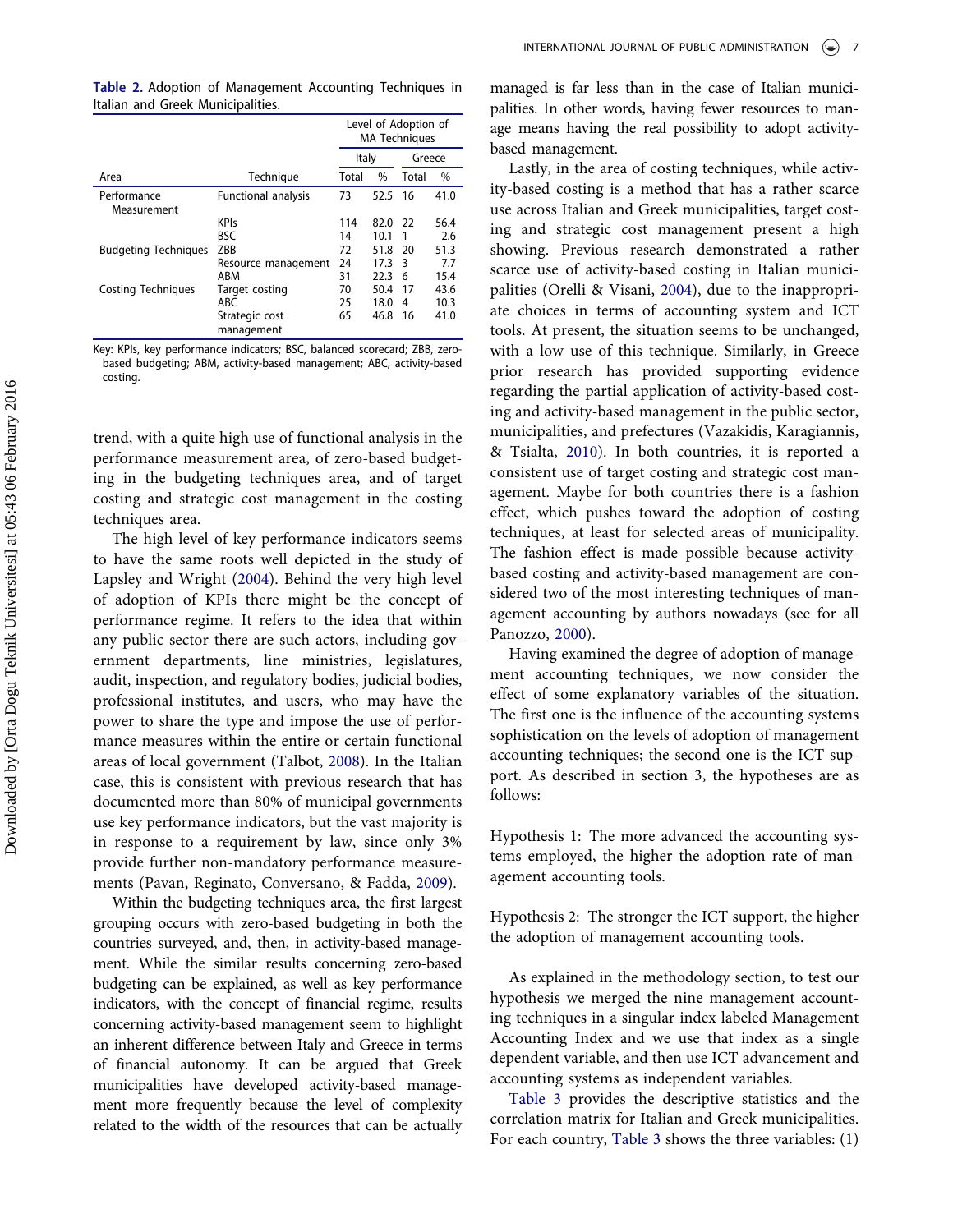|  |  |  |  |  | Table 3. Descriptive Statistics and Correlation Matrix for Italian and Greek Municipalities. |
|--|--|--|--|--|----------------------------------------------------------------------------------------------|
|  |  |  |  |  |                                                                                              |

|                                                                              |                  | Pearson Correlation (significance level) |                     |     |  |  |  |
|------------------------------------------------------------------------------|------------------|------------------------------------------|---------------------|-----|--|--|--|
|                                                                              | Mean (Std. Dev.) | (1)                                      | (2)                 | (3) |  |  |  |
| Greece<br><b>Descriptive Statistics and Correlation Matrix</b><br>$(n = 39)$ |                  |                                          |                     |     |  |  |  |
| (1) Management Accounting Index                                              | 2.69<br>(2.64)   |                                          |                     |     |  |  |  |
| (2) Accounting Sophistication                                                | 3.18<br>(0.68)   | $0.63***$<br>(0.01)                      |                     |     |  |  |  |
| (3) ICT Adequacy                                                             | 4.03<br>(0.74)   | $0.76***$<br>(0.01)                      | $0.61***$<br>(0.01) |     |  |  |  |
| ** $p < 0.01$ level (two-tailed).<br>Italy                                   |                  |                                          |                     |     |  |  |  |
| <b>Descriptive Statistics and Correlation Matrix</b><br>$(n = 139)$          |                  |                                          |                     |     |  |  |  |
| (1) Management Accounting Index                                              | 3.55<br>(2.88)   |                                          |                     |     |  |  |  |
| (2) Accounting Sophistication                                                | 2.12<br>(0.93)   | $0.80**$<br>(0.01)                       | 1                   |     |  |  |  |
| (3) ICT Adequacy                                                             | 2.96<br>(0.94)   | $0.21*$<br>(0.012)                       | $0.32***$<br>(0.01) |     |  |  |  |

\*\*  $p < 0.01$  level (two-tailed); \*  $p < 0.05$  level (two-tailed).

management Accounting Index, (2) Accounting Sophistication, and (3) ICT Adequacy. For each variable it is reported Mean and Standard Deviation as well as the Pearson Correlation among variables with their significance value (\* for  $p < 0.05$  two-tailed, \*\* for  $p < 0.01$  two-tailed).

[Table 3](#page-8-0) highlights that the independent variables, namely accounting sophistication and ICT adequacy, have a significant impact on the Management Accounting Index. In other words, management accounting techniques are strictly related to the presence of a sophisticated accounting system and an adequate ICT environment. Such kind of evidences confirms both our hypotheses.

Considering the first hypothesis, the more advanced the accounting systems employed, the higher the adoption rate of management accounting tools, we can assert that management accounting techniques stress the importance of an effective and adequate implementation of an accrual accounting system, because they require access to adequate information provided by the accounting system. In both Italian and Greek municipalities, the main reason for adopting new accounting practices is legislation or regulation and that is in line with the Napoleonic-tradition style (Kickert, [2011;](#page-11-31) Kuhlmann, [2010\)](#page-11-32). From a technical point of view, the Italian legislation requires mandatory accrual-based reporting and not mandatory accruals accounting, while in Greece municipalities have to comply with a compulsory parallel accounting system. Consequently, it is not surprising that two-thirds of the Greek municipalities make use of the parallel accounting system, while Italian municipalities prefer to adopt the integrated alternative (Anessi-Pessina et al., [2008;](#page-10-22) Cohen, Kaimenakis, & Venieris, 2013). Implicitly Italian municipalities adopt the accounting system that seems to be the most adequate to support the running of management accounting techniques. Consequently, Italian municipalities should be a fertile field for their adoption. According to Anessi-Pessina et al. [\(2008\)](#page-10-22), about half of Italian medium and large municipalities have introduced accruals accounting to integrate traditional budgetary accounting. A compromise would be for budgetary and accruals accounting to coexist. Greece has followed this path, introducing a compulsory parallel system. Some authors have argued that budgetary and accrual accounting can be usefully integrated (Monsen, [2002\)](#page-11-14), but for other authors such coexistence seems to be problematic (Anthony, [2000](#page-10-15); Guthrie, [1998](#page-10-6); Paulsson, [2006\)](#page-12-20).

We can conclude that the NPM agenda, giving preference to a particular kind of accounting for municipalities, prepares the background for the adoption of management accounting techniques.

Considering the second hypothesis, the stronger the ICT support, the higher the adoption of management accounting tools, we can assert that management accounting techniques need effective and adequate ICT environment to develop.

<span id="page-9-1"></span><span id="page-9-0"></span>The ICT development is normally not connected directly to the management accounting techniques implementation. On the contrary, usually ICT tools are introduced to support the accounting system requested by law. But, once in place, ICT fosters the introduction of management accounting techniques. In Greece the introduction of a compulsory new accounting framework required ICT systems to resolve or, at least, facilitate the new setting. In Italy, municipalities, which switched from the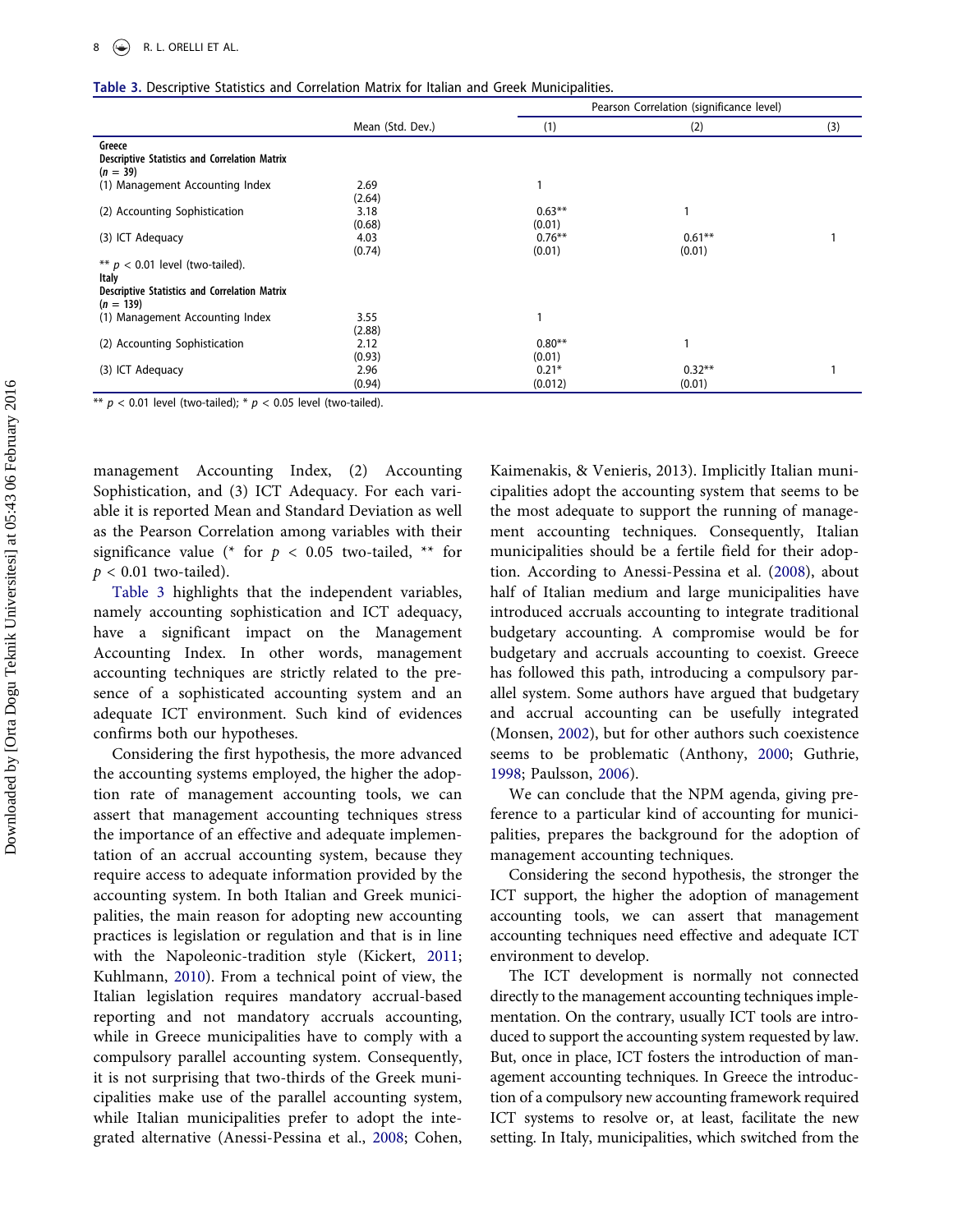<span id="page-10-22"></span>budgetary to the integrated accounting system, had to satisfy the same need.

<span id="page-10-29"></span><span id="page-10-15"></span><span id="page-10-12"></span><span id="page-10-9"></span><span id="page-10-3"></span>Moreover, it is important to clarify that, given a certain accounting system, the ICT tools can be more or less supportive with the management accounting techniques. The adequacy of ICT tools for the implementation of management accounting techniques in Italy is higher when the accounting system adopted is integrated, while in Greece it is connected to the implementation of a parallel accounting system. Consequently, Italian respondents think that the best ICT configuration for the implementation of management accounting techniques is the one that develops in correspondence to the integrated accounting system. In Greece, even if, at the moment, the adoption of ICT tools seems to be more adequate in the case of parallel accounting, respondents think that for the implementation of management accounting techniques, an integrated system would be more appropriate. The accounting reform for the Municipalities in Greece via the prism of the NPM initiative is very interesting. Among other reasons for the limited application of ICT, there have been the "limited functionality against the user requirements of commercial software, inefficient integration with the actual business processes, the attitude of the staff in the accounting departments and of the public servants of the municipalities as well as the actions and omissions of external parties such as legislative bodies and supervising authorities" (Cohen, Kaimenaki, & Zorgios, [2007](#page-10-28), p. 17).

#### <span id="page-10-26"></span><span id="page-10-23"></span><span id="page-10-8"></span><span id="page-10-7"></span><span id="page-10-0"></span>Concluding remarks

<span id="page-10-1"></span>The article was aimed at exploring the extent to which the Napoleonic tradition influences determinants and features local government autonomy and design of the management accounting package. Greek and Italian local governments have been submitted to the NPM's calls for change in the public sector; there were no studies showing the effect of Napoleonic countries' choices, both in terms of management accounting reforms.

<span id="page-10-25"></span><span id="page-10-14"></span><span id="page-10-11"></span>Starting from a different compulsory accounting system, our findings show that both Italian and Greek municipalities widely engaged with management accounting techniques, even though to a different extent. Moreover results showed that ICT tools are considered a central factor that may affect the development of accounting reform and the use of management accounting techniques, in both Italian and Greek municipalities.

<span id="page-10-13"></span>Considering the legislative setting, which constitutes the first or sole basis for placing a reform in Napoleonic tradition countries, in Italian municipalities the use of management accounting techniques have not been introduced by any specific rule, except for a codified key performance indicators set that is required to be provided within the annual reporting system. In Greece management accounting tools have been introduced with the provision of key performance indicators for performance assessment purposes and costs control.

<span id="page-10-28"></span><span id="page-10-27"></span><span id="page-10-24"></span><span id="page-10-10"></span>Judging the overall results seems that the most important reason for accounting innovation in Greek and Italian municipalities is an accounting reform given by law. Nonetheless, such kind of reform can have unintended consequences. An example is given by the accounting system, because in Europe there is a tendency of placing budgetary and accruals accounting side by side (Lüder & Jones, [2003\)](#page-11-6). Anessi-Pessina and Steccolini ([2007](#page-10-29)) have assessed the effects of such coexistence in Italian local governments, arguing that the coexistence delays the implementation of the new system. This can be the reason why Italian and Greek municipalities have adopted new integrated or parallel accounting systems, which represent more fertile fields for the implementation of management accounting techniques, but they are not largely implementers. Moreover, public entities are well known for reinterpreting managerial innovation in a bureaucratic fashion (Panozzo, [2000\)](#page-12-31). If this is the case, management accounting techniques are not worth much effort, as happens with the most part of the techniques considered in the present study.

<span id="page-10-21"></span><span id="page-10-19"></span><span id="page-10-18"></span><span id="page-10-17"></span><span id="page-10-5"></span><span id="page-10-4"></span>From the viewpoint of policymakers, the findings of this article suggest that the majority of management accounting techniques are implemented in condition of integrated or parallel accounting systems and with appropriate ICT tools. Consequently, central governments should consider the importance of management accounting techniques when they put in place a new element of NPM or NPFM reform. Management accounting techniques are the tools of internal government for any public sector entity. Without them the municipalities have no possibility of governing their strategies and achievements.

#### <span id="page-10-20"></span><span id="page-10-6"></span>References

- <span id="page-10-16"></span>Abernethy, M. A., & Lillis, A. M. (2001). Interdependencies in organization design: A test in hospitals. Journal of Management Accounting Research, 13(1), 107–129. doi:[10.2308/jmar.2001.13.1.107](http://dx.doi.org/10.2308/jmar.2001.13.1.107)
- <span id="page-10-2"></span>Anderson, S. W., & Young, S. M. (1999). The impact of contextual and process factors on the evaluation of activity-based costing systems. Accounting, Organizations and Society, 24, 525–559. doi:[10.1016/S0361-3682\(99\)00018-5](http://dx.doi.org/10.1016/S0361-3682(99)00018-5)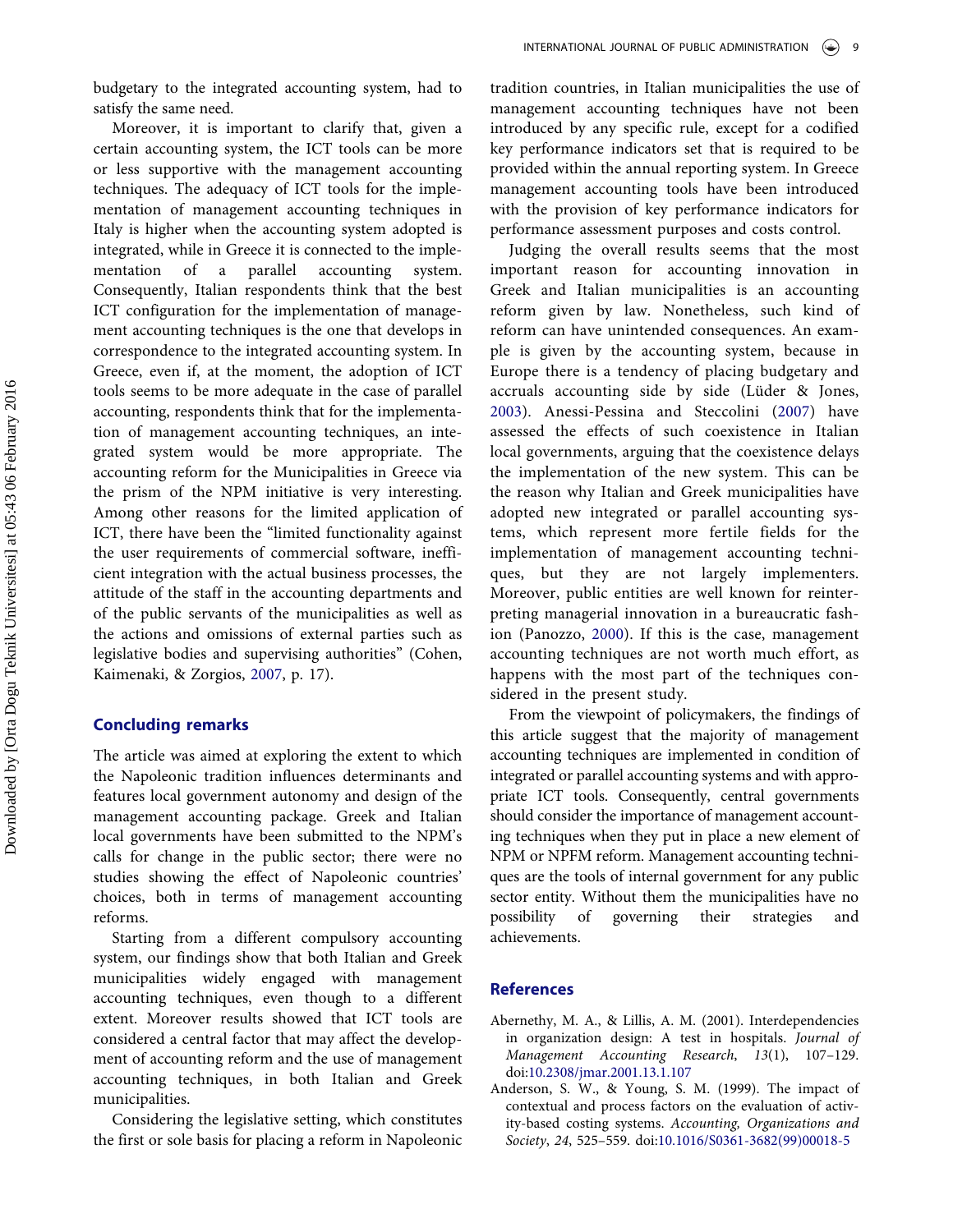- <span id="page-11-2"></span>Anessi-Pessina, E., Nasi, G., & Steccolini, I. (2008). Accounting reforms: Determinants of local government's choices. Financial Accountability & Management, 24(3), 321–342. doi:[10.1111/fam.2008.24.issue-3](http://dx.doi.org/10.1111/fam.2008.24.issue-3)
- <span id="page-11-12"></span>Anessi-Pessina, E., & Steccolini, I. (2007). Effects of budgetary and accruals accounting coexistence: Evidence from Italian local governments. Financial Accountability & Management, 23(2), 113–131. doi:[10.1111/fam.2007.23.issue-2](http://dx.doi.org/10.1111/fam.2007.23.issue-2)
- <span id="page-11-0"></span>Anthony, R. N. (2000). The fatal defect in the federal accounting system. Public Budgeting & Finance, 20(4), 1–10. doi:[10.1111/0275-1100.00025](http://dx.doi.org/10.1111/0275-1100.00025)
- <span id="page-11-1"></span>Arnaboldi, M., & Lapsley, I. (2009). On the implementation of accrual accounting: A study of conflict and ambiguity. European Accounting Review, 18(4), 809–836. doi:[10.1080/](http://dx.doi.org/10.1080/09638180903136225) [09638180903136225](http://dx.doi.org/10.1080/09638180903136225)
- <span id="page-11-10"></span>Barton, A. D. (1999). A trusteeship theory of accounting for natural capital assets. Abacus, 35(2), 207–222.
- <span id="page-11-13"></span>Birnberg, J. and Snodrass, C. (1988). Culture and control. Accounting, Organizations and Society, 13(5), 447–464.
- Bradford, M. G., & Kent, W. A. (1977). Human geography. Theories and their application. Oxford, UK: Oxford University Press.
- <span id="page-11-11"></span>Burns, J., & Scapens, R. W. (2000). Conceptualizing management accounting change: An institutional framework. Management Accounting Research, 11(1), 3–25. doi:[10.1006/](http://dx.doi.org/10.1006/mare.1999.0119) [mare.1999.0119](http://dx.doi.org/10.1006/mare.1999.0119)
- Burns, J., & Vaivio, J. (2001). Management accounting change. Management Accounting Research, 12(4), 389– 402. doi:[10.1006/mare.2001.0178](http://dx.doi.org/10.1006/mare.2001.0178)
- <span id="page-11-7"></span>Caccia, L., & Steccolini, I. (2005). Accounting change in Italian local governments: What's beyond managerial fashion? Critical Perspectives on Accounting, 17(2/3), 154–174. doi:[10.1016/j.cpa.2003.05.004](http://dx.doi.org/10.1016/j.cpa.2003.05.004)
- <span id="page-11-4"></span>Carlin, T. M. (2005). Debating the impact of accrual accounting and reporting in the public sector. Financial Accountability & Management, 21(3), 309–336. doi:[10.1111/fam.2005.21.issue-3](http://dx.doi.org/10.1111/fam.2005.21.issue-3)
- Cavalluzzo, K. S., & Ittner, C. D. (2004). Implementing performance measurement innovations: Evidence from government. Accounting, Organizations and Society, 29(3/4), 243–267. doi:[10.1016/S0361-3682\(03\)00013-8](http://dx.doi.org/10.1016/S0361-3682(03)00013-8)
- <span id="page-11-31"></span><span id="page-11-21"></span>Chia, Y. M., & Koh, H. C. (2007). Organizational culture and the adoption of management accounting practices in the public sector: A Singapore study. Financial Accountability & Management, 23(2), 189–213. doi:[10.1111/fam.2007.23.](http://dx.doi.org/10.1111/fam.2007.23.issue-2) [issue-2](http://dx.doi.org/10.1111/fam.2007.23.issue-2)
- <span id="page-11-28"></span>Child, J., & Manfield, R. (1972). Technology, size and organization structure. Sociology, 6(3), 369–393. doi:[10.1177/](http://dx.doi.org/10.1177/003803857200600304) [003803857200600304](http://dx.doi.org/10.1177/003803857200600304)
- <span id="page-11-26"></span>Christensen, T., & Lægreid, P. (1999). New public management: Design, resistance, or transformation? A study of how modern reforms are received in a civil service system. Public Productivity & Management Review, 169–193. doi:[10.2307/3380777](http://dx.doi.org/10.2307/3380777)
- <span id="page-11-32"></span>Christiaens, J. (2001). Converging new public management reforms and diverging accounting practices in Flemish local governments. Financial Accountability & Management, 17(2), 153–170. doi:[10.1111/fam.2001.17.](http://dx.doi.org/10.1111/fam.2001.17.issue-2) [issue-2](http://dx.doi.org/10.1111/fam.2001.17.issue-2)
- <span id="page-11-27"></span>Christiaens, J., & Rommel, J. (2008). Accrual accounting reforms: Only for business like (parts of) governments.

Financial Accountability & Management, 24(1), 59–75. doi:[10.1111/j.1468-0408.2008.00443.x](http://dx.doi.org/10.1111/j.1468-0408.2008.00443.x)

- <span id="page-11-15"></span>Christiaens, J., & Van Peteghem, V. (2007). Governmental accounting reform: Evolution of the implementation in Flemish municipalities. Financial Accountability & Management, 23(4), 375–399.
- <span id="page-11-16"></span>Clarke, P., & Lapsley, I. (2004). Management accounting in the new public sector. Management Accounting Research, 15(3), 243–245. doi:[10.1016/j.mar.2004.06.002](http://dx.doi.org/10.1016/j.mar.2004.06.002)
- <span id="page-11-9"></span>Cohen, S. (2008). Identifying the moderator factors of financial performance in Greek municipalities. Financial Accountability & Management, 24(3), 265–294. doi:[10.1111/](http://dx.doi.org/10.1111/fam.2008.24.issue-3) [fam.2008.24.issue-3](http://dx.doi.org/10.1111/fam.2008.24.issue-3)
- <span id="page-11-22"></span>Cohen, S., Kaimenaki, E., & Zorgios, Y. (2007). Assessing IT as a key success factor for accrual accounting implementation in Greek municipalities. Financial Accountability & Management, 23(1), 91–111. doi:[10.1111/fam.2007.23.](http://dx.doi.org/10.1111/fam.2007.23.issue-1) [issue-1](http://dx.doi.org/10.1111/fam.2007.23.issue-1)
- <span id="page-11-23"></span><span id="page-11-18"></span>Cohen, S., Kaimenakis, N., & Venieris, G. (2013). Reaping the benefits of two worlds. An explanatory study of the cash and the accrual accounting information roles in local governments. Journal of Applied Accounting Research, 14(2), 165–179. doi:[10.1108/09675421311291900](http://dx.doi.org/10.1108/09675421311291900)
- <span id="page-11-20"></span>Cronbach, L. J. (1951). Coefficient alpha and the internal structure of tests. Psychometrika, 16(3), 297–334. doi:[10.1007/BF02310555](http://dx.doi.org/10.1007/BF02310555)
- Dunk, A. S. (1989). Management accounting lag. Abacus, 25(2), 149–155. doi:[10.1111/abac.1989.25.issue-2](http://dx.doi.org/10.1111/abac.1989.25.issue-2)
- <span id="page-11-6"></span>Dunleavy, P., & Hood, C. (1994). From old public-administration to new public management. Public Money & Management, 14(3), 9–16. doi:[10.1080/09540969409387823](http://dx.doi.org/10.1080/09540969409387823)
- <span id="page-11-19"></span>Foster, B. P., & Ward, T. J. (1994). The theory of perpetual management accounting innovation lag in hierarchical organizations. Accounting, Organizations and Society, 19, 401–411. doi:[10.1016/0361-3682\(94\)90004-3](http://dx.doi.org/10.1016/0361-3682(94)90004-3)
- <span id="page-11-8"></span>Garson, G. D. (Ed.). (2005). Handbook of public information systems. New York, NY: Taylor and Francis.
- <span id="page-11-17"></span>General Accounting Office. (1997a). Managing for results: Analytic challenges in measuring performance. Gaithersburg, MD: General Accounting Office GAO/HEHS/GGD-97–138, May.
- General Secretariat of the National Statistical Service of Greece. (2003). National Population Housing Census 2001. Athens, Greece: NSSG.
- <span id="page-11-24"></span><span id="page-11-14"></span>Gunther, R., Diamandouros, P. N., & Sotiropoulos, D. A. (Eds.). (2006). Democracy and the state in the New Southern Europe. Oxford, UK: Oxford University Press.
- <span id="page-11-30"></span>Guthrie, J. (1998). Application of accrual accounting in the Australian public sector – Rhetoric or reality. Financial Accountability & Management,  $14(1)$ , 1-19. doi:[10.1111/](http://dx.doi.org/10.1111/fam.1998.14.issue-1) [fam.1998.14.issue-1](http://dx.doi.org/10.1111/fam.1998.14.issue-1)
- <span id="page-11-29"></span>Guthrie, J., Humphrey, C., Jones, L., & Olson, O. (Eds.). (2005). International public financial management reform: Progress, contradictions and challenges. Greenwich, CT: Information Age Publishing.
- <span id="page-11-5"></span>Hacking, I. (1983). Representing and intervening: Introductory topics in the philosophy of natural science. Cambridge, UK: Cambridge University Press.
- <span id="page-11-25"></span><span id="page-11-3"></span>Hesse, J. J., & Sharpe, L. J. (1991). Local government in international perspective: Some comparative observations. In J. J. Hesse (Ed.), Local government and urban affairs in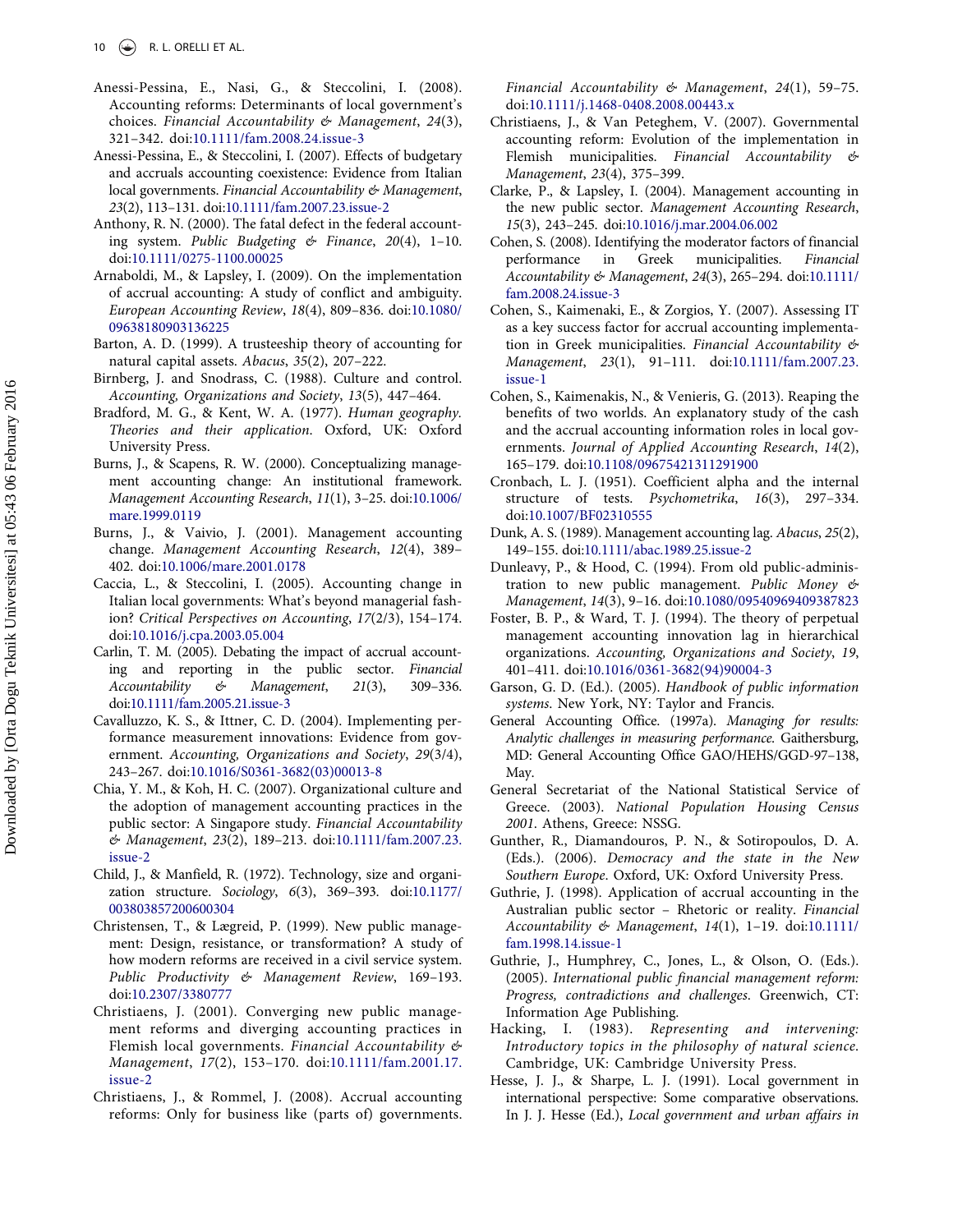international perspective. Baden-Baden, Germany: Normos Verlagsgesellschaft.

- <span id="page-12-5"></span>Hood, C. (1991). A public management for all seasons? Public Administration, 69(1), 3–19. doi:[10.1111/padm.1991.69.](http://dx.doi.org/10.1111/padm.1991.69.issue-1) [issue-1](http://dx.doi.org/10.1111/padm.1991.69.issue-1)
- <span id="page-12-23"></span>Hood, C. (1995). The 'New Public Management' in the 1980s: Variations on a theme. Accounting, Organizations and Society, 20(2/3), 93–109.
- <span id="page-12-29"></span>Hood, C. (2000). Paradoxes of public-sector managerialism, old public management and public service bargains. International Public Management Journal, 3(1), 1–22. doi:[10.1016/S1096-7494\(00\)00032-5](http://dx.doi.org/10.1016/S1096-7494(00)00032-5)
- <span id="page-12-0"></span>Hood, C. (2005). Public management: The word, the movement, the science. In E. Ferlie, L. E. Lynn, & C. Pollitt (Eds.), The oxford handbook of public management (pp. 7–26). Oxford, UK: Oxford University Press.
- <span id="page-12-9"></span>Hood, C., Baldwin, R., & Scott, C. (Eds.). (1998). A reader on regulation. Oxford, UK: Oxford University Press.
- <span id="page-12-3"></span>Hoque, Z., & Moll, J. (2001). Public sector reform – Implications for accounting, accountability and performance of state-owned entities – An Australian perspective. The International Journal of Public Sector Management, 14 (4), 304–326. doi:[10.1108/09513550110395256](http://dx.doi.org/10.1108/09513550110395256)
- <span id="page-12-31"></span>Horngren, C. T., Foster, G., & Datar, S. M. (2000). Cost accounting: A managerial emphasis (10th ed.). Upper Saddle River, NJ: Prentice-Hall.
- <span id="page-12-20"></span>Hyvönen, T., & Järvinen, J. (2006). Contract-based budgeting in health care: A study of the institutional processes of accounting change. European Accounting Review, 15(1), 3–36.
- <span id="page-12-28"></span>Ittner, C. D., & Larcker, D. F. (2002). Empirical managerial accounting research: Are we just describing management consulting practice? European Accounting Review, 11(4), 787–794. doi:[10.1080/0963818022000047082](http://dx.doi.org/10.1080/0963818022000047082)
- <span id="page-12-21"></span>Jackson, A., & Lapsley, I. (2003). The diffusion of accounting practices in the new managerial public sector. The International Journal of Public Sector Management, 16(5), 359–372. doi:[10.1108/09513550310489304](http://dx.doi.org/10.1108/09513550310489304)
- <span id="page-12-1"></span>Jones, R. (2000). National accounting, government budgeting and the accounting discipline. Financial Accountability and Management, 16(2), 101–116.
- <span id="page-12-8"></span>Kaplan, R. S. (1998). Innovation action research: Creating new management theory and practice. Journal of Management Accounting Research, 10, 89–118.
- <span id="page-12-7"></span>Kickert, W. (2011). Introduction: Administrative reform in Greece, Italy, Portugal and Spain. Public Administration, 89, 721–722. doi:[10.1111/j.1467-9299.2010.01861.x](http://dx.doi.org/10.1111/j.1467-9299.2010.01861.x)
- <span id="page-12-6"></span>Kravchuk, R. S., & Schack, R. W. (1996). Designing effective performance-measurement systems under the government performance and results act of 1993. Public Administration Review, 56(4), 348–358. doi:[10.2307/976376](http://dx.doi.org/10.2307/976376)
- <span id="page-12-10"></span>Krumwiede, K. R. (1998). The implementation stages of activity-based casting and the impact of contextual and organizational factors. Journal of Management Accounting Research, 10, 239–277.
- <span id="page-12-17"></span>Kuhlmann, S. (2010). New public management for the 'classical continental European administration': Modernization at the local level in Germany, France and Italy. Public Administration, 88, 1116–1130. doi:[10.1111/padm.2010.88.](http://dx.doi.org/10.1111/padm.2010.88.issue-4) [issue-4](http://dx.doi.org/10.1111/padm.2010.88.issue-4)
- Kwon, T., & Zmud, R. (1987). Unifying the fragmented models of informations systems implementation. In R. J.

<span id="page-12-15"></span>Boland, & R. Hirschiem (Eds.), Critical issues in informations systems research. New York, NY: John Wiley.

- <span id="page-12-16"></span>Lapsley, I. (1998). Reforming the public sector: Demon accountants at work? The Irish Accounting Review, 5(1), 115–131.
- Lapsley, I. (1999). Accounting and the new public management: Instruments of substantive efficiency or a rationalising modernity? Financial Accountability and Management, 15(3/4), 201–207. doi:[10.1111/fam.1999.15.issue-3&4](http://dx.doi.org/10.1111/fam.1999.15.issue-3%264)
- <span id="page-12-18"></span><span id="page-12-2"></span>Lapsley, I., Brown, T., Jackson, A., Oldfield, R., & Pong, C. (2003). The transformation of the public sector: The role of accounting in sustaining change. Edinburgh, Scotland: Institute of Chartered Accountants of Scotland.
- <span id="page-12-11"></span>Lapsley, I., & Pallot, J. (2000). Accounting, management and organizational change: A comparative study of local government. Management Accounting Research, 11(2), 213– 229. doi:[10.1006/mare.2000.0129](http://dx.doi.org/10.1006/mare.2000.0129)
- <span id="page-12-22"></span>Lapsley, I., & Wright, E. (2004). The diffusion of management accounting innovations in the public sector: A research agenda. Management Accounting Research, 15(3), 355–374. doi:[10.1016/j.mar.2003.12.007](http://dx.doi.org/10.1016/j.mar.2003.12.007)
- <span id="page-12-13"></span>Likierman, A. (2000). Changes to managerial decision-taking in U.K. central government. Management Accounting Research, 11(2), 253–261. doi:[10.1006/mare.2000.0131](http://dx.doi.org/10.1006/mare.2000.0131)
- <span id="page-12-24"></span>Lüder, K. (2000). National accounting, governmental accounting and cross-country comparisons of governmental financial condition. Financial Accountability and Management, 16(2), 117–128.
- <span id="page-12-27"></span>Lüder, K., & Jones, R. (Eds.). (2003). Reforming governmental accounting and budgeting in Europe. Frankfurt, Germany: Wirtschaft Frankfurt Fachverlag Moderne.
- <span id="page-12-12"></span>Lye, J., Perera, H., & Rahman, A. (2005). The evolution of accruals-based Crown (government) financial statements in New Zealand. Accounting, Auditing & Accountability Journal, 18(6), 784–815. doi:[10.1108/](http://dx.doi.org/10.1108/09513570510627711) [09513570510627711](http://dx.doi.org/10.1108/09513570510627711)
- <span id="page-12-14"></span>Malmi, T., & Granlund, M. (2009). In search of management accounting theory. European Accounting Review, 18(3), 597–620. doi:[10.1080/09638180902863779](http://dx.doi.org/10.1080/09638180902863779)
- <span id="page-12-25"></span>Mellet, H. (1997). The role of resource accounting in the UK government's quest for "better" accounting. Accounting and Business Research, 27(2), 157–168. doi:[10.1080/](http://dx.doi.org/10.1080/00014788.1997.9729541) [00014788.1997.9729541](http://dx.doi.org/10.1080/00014788.1997.9729541)
- <span id="page-12-4"></span>Miller, P., & Rose, N. (1990). Governing economic life. Economy and Society, 19, 1–31. doi:[10.1080/03085149000000001](http://dx.doi.org/10.1080/03085149000000001)
- Monsen, N. (2002). The case for cameral accounting. Financial Accountability & Management, 18(1), 39–72. doi:[10.1111/fam.2002.18.issue-1](http://dx.doi.org/10.1111/fam.2002.18.issue-1)
- <span id="page-12-30"></span><span id="page-12-19"></span>Moynihan, D. P., & Pandey, S. K. (2010). The big question for performance management: Why do managers use performance information? Journal of Public Administration Research and Theory, 20(4), 849–866. doi:[10.1093/jopart/](http://dx.doi.org/10.1093/jopart/muq004) [muq004](http://dx.doi.org/10.1093/jopart/muq004)
- <span id="page-12-26"></span>National Statistical Service of Italy. (2006). 14° National Population Housing Census 2001. Istat, Rome.
- OECD. (1997). In search for results: Performance management practices. Paris, France: PUMA/OECD.
- OECD. (2001). Management of large public IT projects. Paris, France: PUMA/OECD.
- Olson, O., Guthrie, J., & Humphrey, C. (Eds.). (1998). Global warning: debating international developments in new public